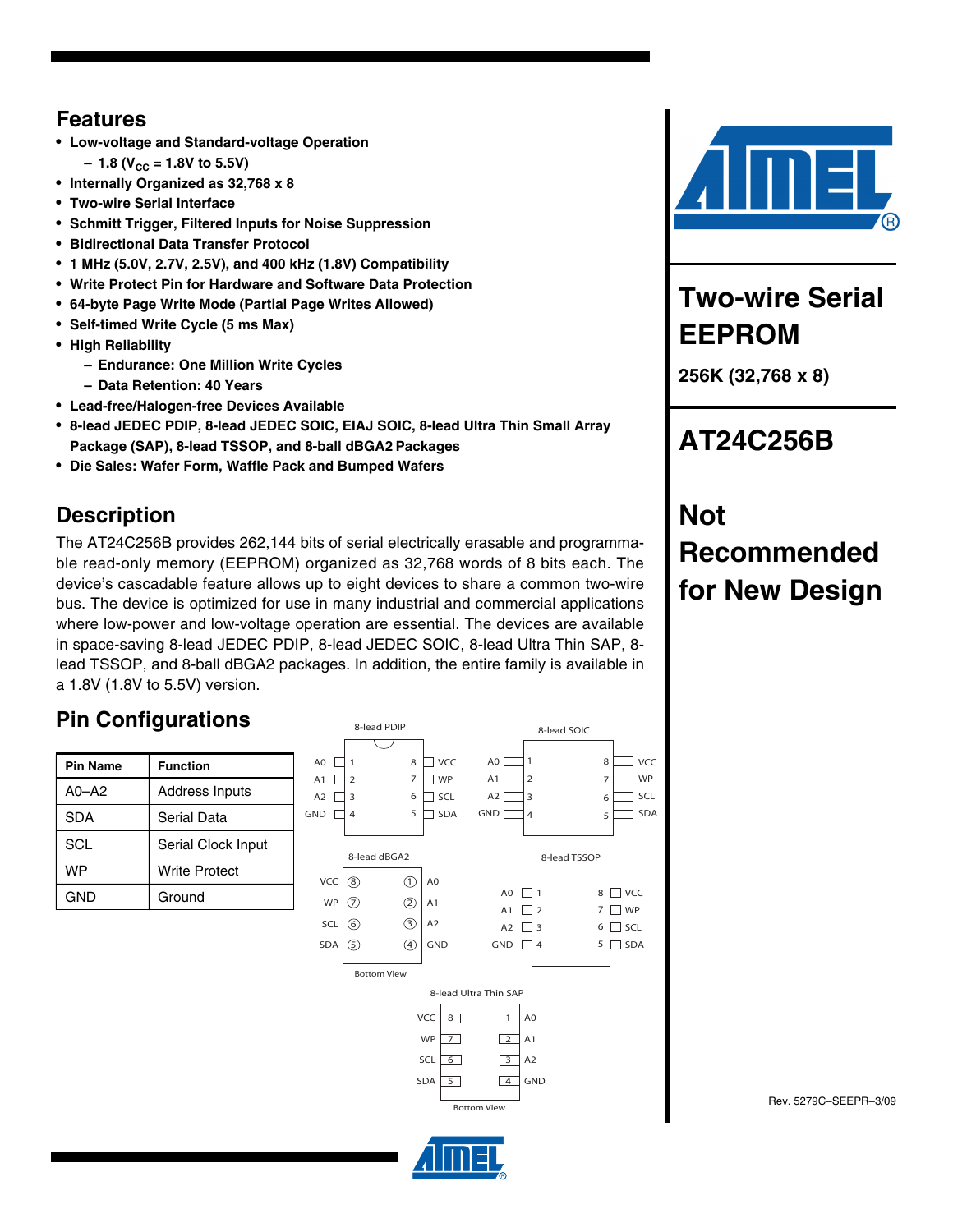

## **1. Absolute Maximum Ratings\***

| Voltage on Any Pin |
|--------------------|
|                    |
|                    |

\*NOTICE: Stresses beyond those listed under "Absolute Maximum Ratings" may cause permanent damage to the device. This is a stress rating only; functional operation of the device at these or any other conditions beyond those indicated in the operational sections of this specification is not implied. Exposure to absolute maximum rating conditions for extended periods may affect device reliability.



#### **Figure 1-1.** Block Diagram

#### **2 AT24C256B**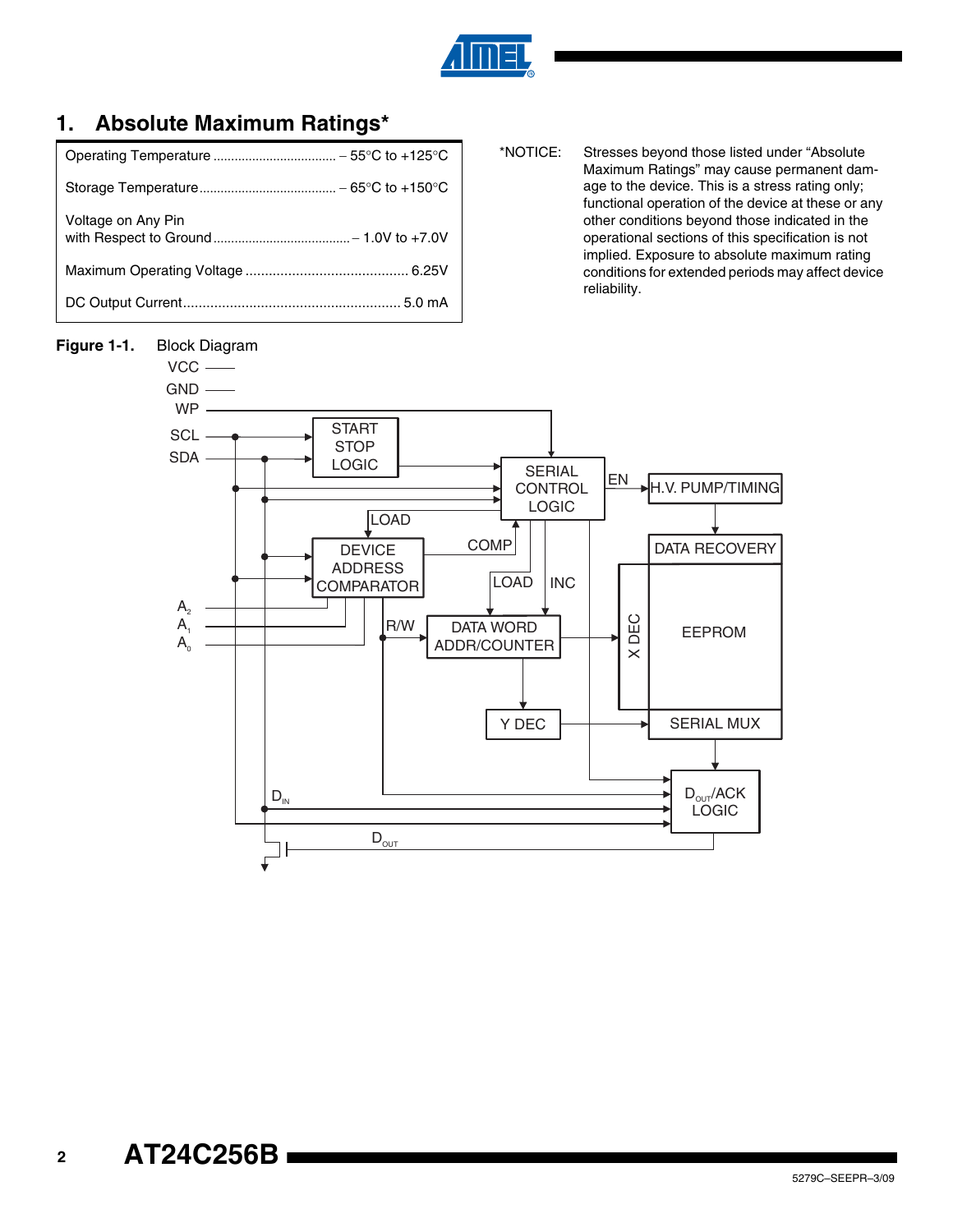#### **2. Pin Description**

**SERIAL CLOCK (SCL):** The SCL input is used to positive-edge clock data into each EEPROM device and negative-edge clock data out of each device.

**SERIAL DATA (SDA):** The SDA pin is bidirectional for serial data transfer. This pin is opendrain driven and may be wire-ORed with any number of other open-drain or open-collector devices.

DEVICE/PAGE ADDRESSES (A2, A1, A0): The A2, A1, and A0 pins are device address inputs that are hardwired (directly to GND or to Vcc) for compatibility with other AT24Cxx devices. When the pins are hardwired, as many as eight 256K devices may be addressed on a single bus system. (Device addressing is discussed in detail under "Device Addressing," [page 9.](#page-8-0)) A device is selected when a corresponding hardware and software match is true. If these pins are left floating, the A2, A1, and A0 pins will be internally pulled down to GND. However, due to capacitive coupling that may appear during customer applications, Atmel recommends always connecting the address pins to a known state. When using a pull-up resistor, Atmel recommends using 10k $\Omega$  or less.

**WRITE PROTECT (WP):** The write protect input, when connected to GND, allows normal write operations. When WP is connected directly to Vcc, all write operations to the memory are inhibited. If the pin is left floating, the WP pin will be internally pulled down to GND. However, due to capacitive coupling that may appear during customer applications, Atmel recommends always connecting the WP pins to a known state. When using a pull-up resistor, Atmel recommends using 10k $\Omega$  or less.

## **3. Memory Organization**

**AT24C256B, 256K SERIAL EEPROM:** The 256K is internally organized as 512 pages of 64 bytes each. Random word addressing requires a 15-bit data word address.

#### **Table 3-1.** Pin Capacitance<sup>[\(1\)](#page-2-0)</sup>

Applicable over recommended operating range from  $T_A = 25^{\circ}C$ , f = 1.0 MHz,  $V_{CC} = +1.8V$ 

| <b>Symbol</b>   | <b>Test Condition</b>               | Max | Units | <b>Conditions</b> |
|-----------------|-------------------------------------|-----|-------|-------------------|
| ∪∣∨             | Input/Output Capacitance (SDA)      |     | рF    | $V_{VQ} = 0V$     |
| $V_{\text{IN}}$ | Input Capacitance $(A_0, A_1, SCL)$ |     | рF    | $V_{IN} = 0V$     |

<span id="page-2-0"></span>Note: 1. This parameter is characterized and is not 100% tested.

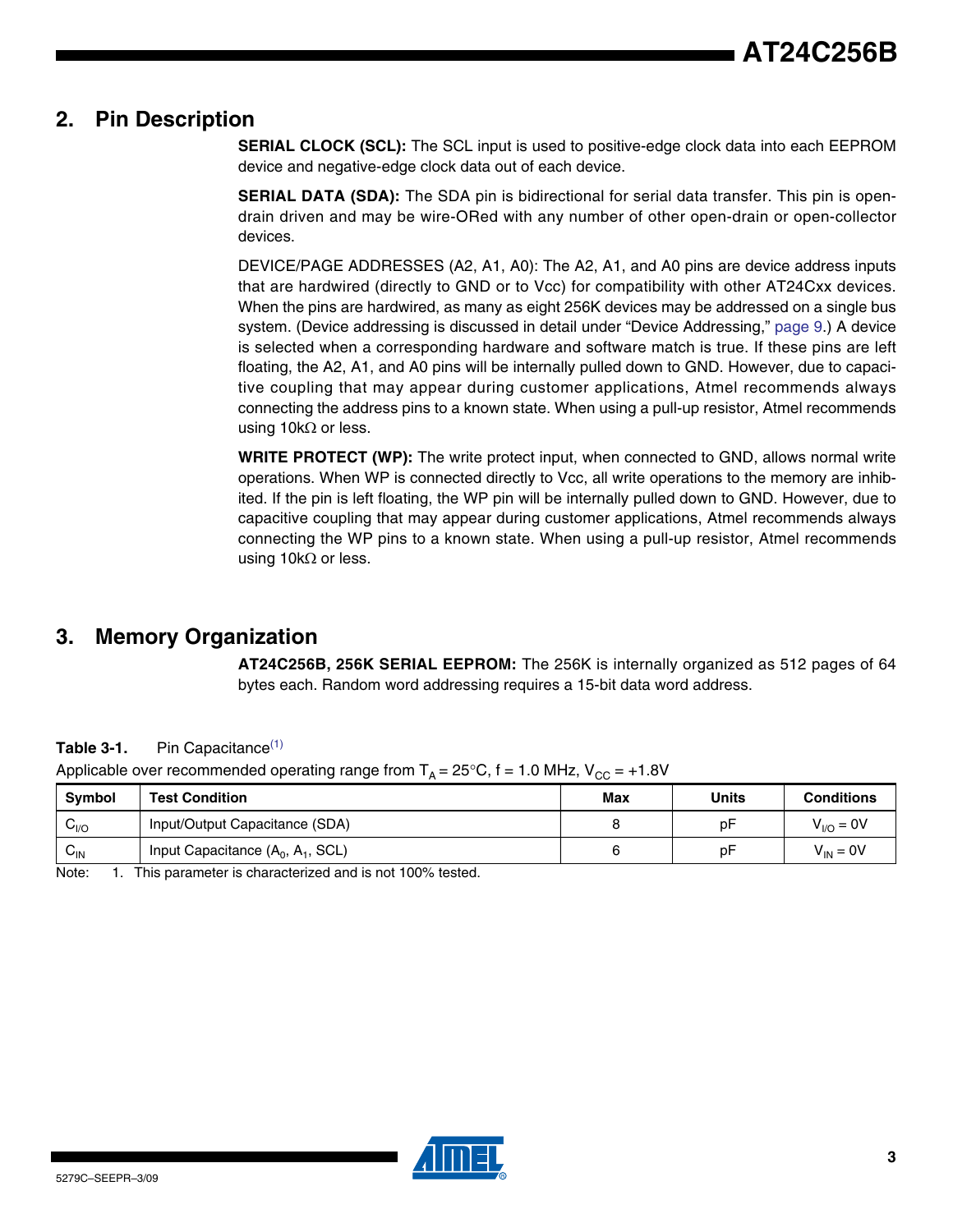

#### **Table 3-2.** DC Characteristics

Applicable over recommended operating range from:  $T_{Al} = -40^{\circ}$ C to +85°C,  $V_{CC} = +1.8V$  to +5.5V (unless otherwise noted)

| Symbol        | <b>Parameter</b>                          | <b>Test Condition</b>                               |                                  | Min            | <b>Typ</b> | <b>Max</b>         | <b>Units</b> |
|---------------|-------------------------------------------|-----------------------------------------------------|----------------------------------|----------------|------------|--------------------|--------------|
| $V_{CC1}$     | <b>Supply Voltage</b>                     |                                                     |                                  | 1.8            |            | 5.5                | V            |
| $I_{\rm CC1}$ | <b>Supply Current</b>                     | $V_{\text{CC}} = 5.0V$                              | READ at 400 kHz                  |                | 1.0        | 2.0                | mA           |
| $I_{CC2}$     | <b>Supply Current</b>                     | $V_{\text{CC}} = 5.0V$                              | WRITE at 400 kHz                 |                | 2.0        | 3.0                | mA           |
|               | <b>Standby Current</b>                    | $V_{\rm CC} = 1.8V$                                 |                                  |                |            | 1.0                | μA           |
| $I_{SB1}$     | $(1.8V$ option)                           | $V_{\text{CC}} = 5.5V$                              | $V_{IN}$ = $V_{CC}$ or $V_{SS}$  |                |            | 6.0                | μA           |
| $I_{LI}$      | Input Leakage<br>Current $V_{CC} = 5.0V$  | $V_{IN}$ = $V_{CC}$ or $V_{SS}$                     |                                  |                | 0.10       | 3.0                | μA           |
| $I_{LO}$      | Output Leakage<br>Current $V_{CC} = 5.0V$ | $V_{\text{OUT}} = V_{\text{CC}}$ or $V_{\text{SS}}$ |                                  |                | 0.05       | 3.0                | μA           |
| $V_{IL}$      | Input Low Level <sup>(1)</sup>            |                                                     |                                  | $-0.6$         |            | $V_{CC}$ x 0.3     | $\vee$       |
| $V_{IH}$      | Input High Level $(1)$                    |                                                     |                                  | $V_{CC}$ x 0.7 |            | $V_{\rm CC}$ + 0.5 | $\vee$       |
| $V_{OL2}$     | Output Low Level                          | $V_{\rm CC}$ = 3.0V                                 | $I_{\text{O1}} = 2.1 \text{ mA}$ |                |            | 0.4                | $\vee$       |
| $V_{OL1}$     | Output Low Level                          | $V_{\rm CC} = 1.8V$                                 | $I_{OL} = 0.15$ mA               |                |            | 0.2                | V            |

<span id="page-3-0"></span>Notes: 1.  $V_{\parallel}$  min and  $V_{\parallel H}$  max are reference only and are not tested.

#### **4 AT24C256B**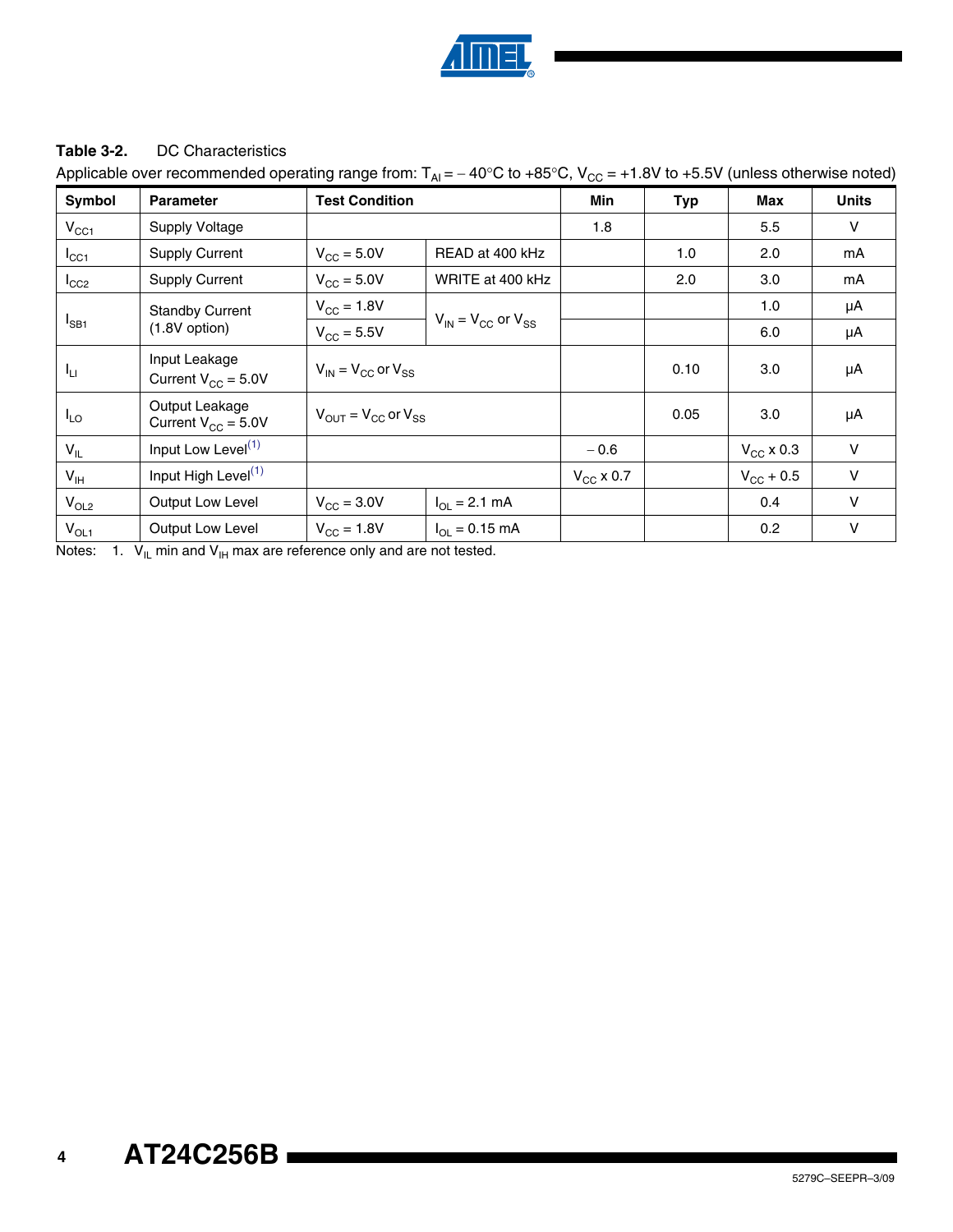#### **Table 3-3.** AC Characteristics (Industrial Temperature)

Applicable over recommended operating range from  $T_{Al} = -40^{\circ}$ C to +85°C, V<sub>CC</sub> = +1.8V to +5.5V, CL = 100 pF (unless otherwise noted). Test conditions are listed in Note 2.

|                                |                                                                                 | $1.8$ -volt  |            | 2.5, 5.0-volt |                 |              |
|--------------------------------|---------------------------------------------------------------------------------|--------------|------------|---------------|-----------------|--------------|
| <b>Symbol</b>                  | <b>Parameter</b>                                                                | <b>Min</b>   | <b>Max</b> | Min           | <b>Max</b>      | <b>Units</b> |
| $f_{\rm SCL}$                  | Clock Frequency, SCL                                                            |              | 400        |               | 1000            | <b>kHz</b>   |
| $t_{LOW}$                      | Clock Pulse Width Low                                                           | 1.3          |            | 0.4           |                 | μs           |
| $t_{HIGH}$                     | Clock Pulse Width High                                                          | 0.6          |            | 0.4           |                 | μs           |
| $t_i$                          | Noise Suppression Time(1)                                                       |              | 100        |               | 50              | ns           |
| $t_{AA}$                       | Clock Low to Data Out Valid                                                     | 0.05         | 0.9        | 0.05          | 0.55            | μs           |
| $t_{\mathsf{BUF}}$             | Time the bus must be free before a<br>new transmission can start <sup>(1)</sup> | 1.3          |            | 0.5           |                 | μs           |
| t <sub>HD.STA</sub>            | <b>Start Hold Time</b>                                                          | 0.6          |            | 0.25          |                 | μs           |
| $t_{\text{SU,STA}}$            | Start Set-up Time                                                               | 0.6          |            | 0.25          |                 | μs           |
| t <sub>HD.DAT</sub>            | Data In Hold Time                                                               | $\mathbf{0}$ |            | $\mathbf{0}$  |                 | μs           |
| $t_{\text{S} \cup \text{DAT}}$ | Data In Set-up Time                                                             | 100          |            | 100           |                 | ns           |
| $t_{\mathsf{R}}$               | Inputs Rise Time <sup>(1)</sup>                                                 |              | 0.3        |               | 0.3             | μs           |
| $t_F$                          | Inputs Fall Time <sup>(1)</sup>                                                 |              | 300        |               | 100             | ns           |
| $t_{\text{SU,STO}}$            | Stop Set-up Time                                                                | 0.6          |            | 0.25          |                 | μs           |
| $t_{DH}$                       | Data Out Hold Time                                                              | 50           |            | 50            |                 | ns           |
| $t_{WR}$                       | Write Cycle Time                                                                |              | 5          |               | 5               | ms           |
| Endurance $(1)$                | 25°C, Page Mode, 3.3V                                                           | 1,000,000    |            |               | Write<br>Cycles |              |

<span id="page-4-0"></span>Notes: 1. This parameter is ensured by characterization and is not 100% tested.

2. AC measurement conditions:

 $R_L$  (connects to  $V_{CC}$ ): 1.3 k $\Omega$  (2.5V, 5.5V), 10 k $\Omega$  (1.8V) Input pulse voltages: 0.3  $\rm V_{CC}$  to 0.7  $\rm V_{CC}$ Input rise and fall times:  $\leq 50$  ns Input and output timing reference voltages:  $0.5 V_{CC}$ 

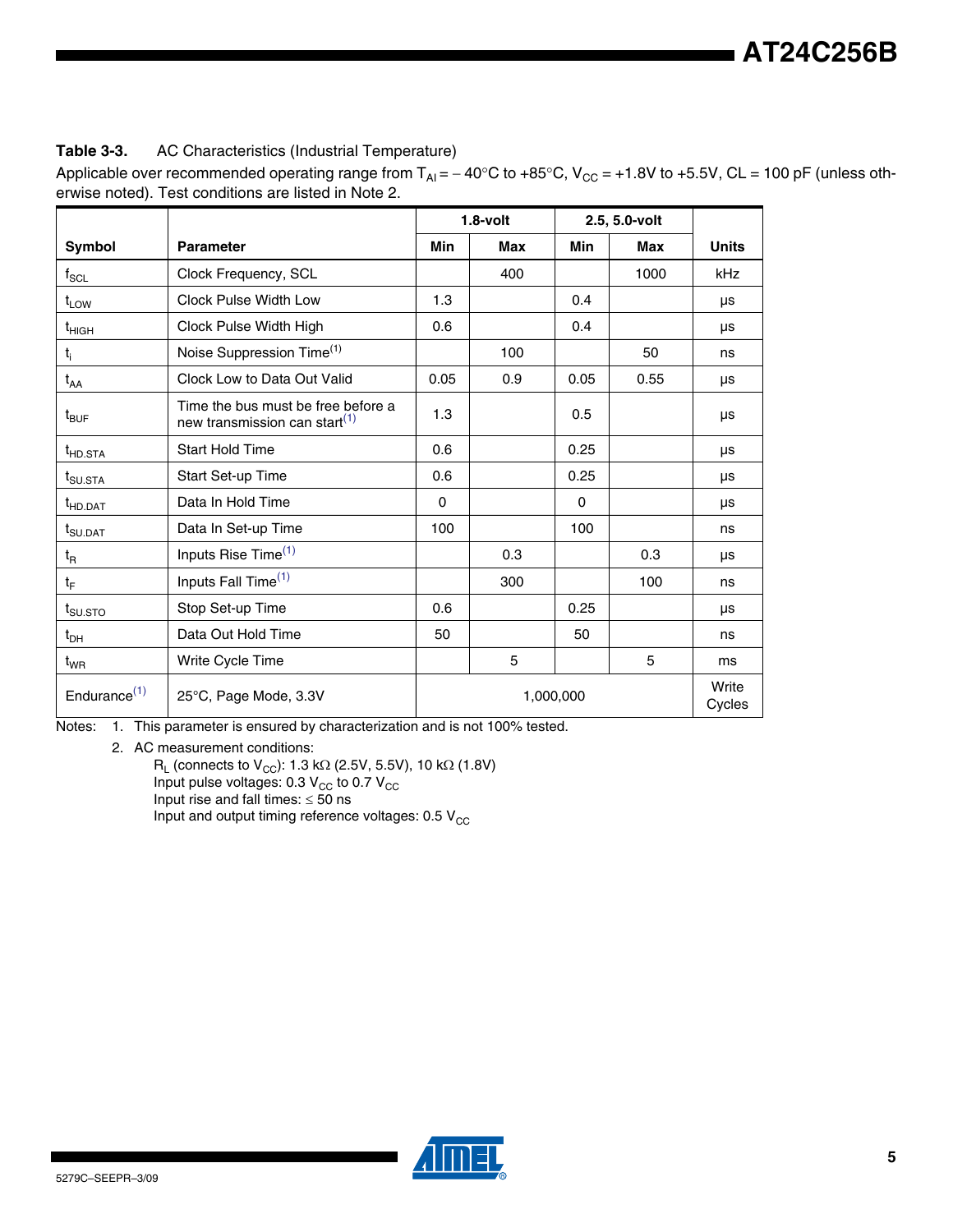

#### **4. Device Operation**

**CLOCK and DATA TRANSITIONS:** The SDA pin is normally pulled high with an external device. Data on the SDA pin may change only during SCL low time periods (see [Figure 4-1\)](#page-5-0). Data changes during SCL high periods will indicate a start or stop condition as defined below.

<span id="page-5-0"></span>



<span id="page-5-1"></span>



**STOP CONDITION:** A low-to-high transition of SDA with SCL high is a stop condition. After a read sequence, the stop command will place the EEPROM in a standby power mode (see [Fig](#page-5-1)[ure 4-2\)](#page-5-1).

**ACKNOWLEDGE:** All addresses and data words are serially transmitted to and from the EEPROM in 8-bit words. The EEPROM sends a "0" during the ninth clock cycle to acknowledge that it has received each word.

**STANDBY MODE:** The AT24C256B features a low-power standby mode that is enabled upon power-up and after the receipt of the stop bit and the completion of any internal operations.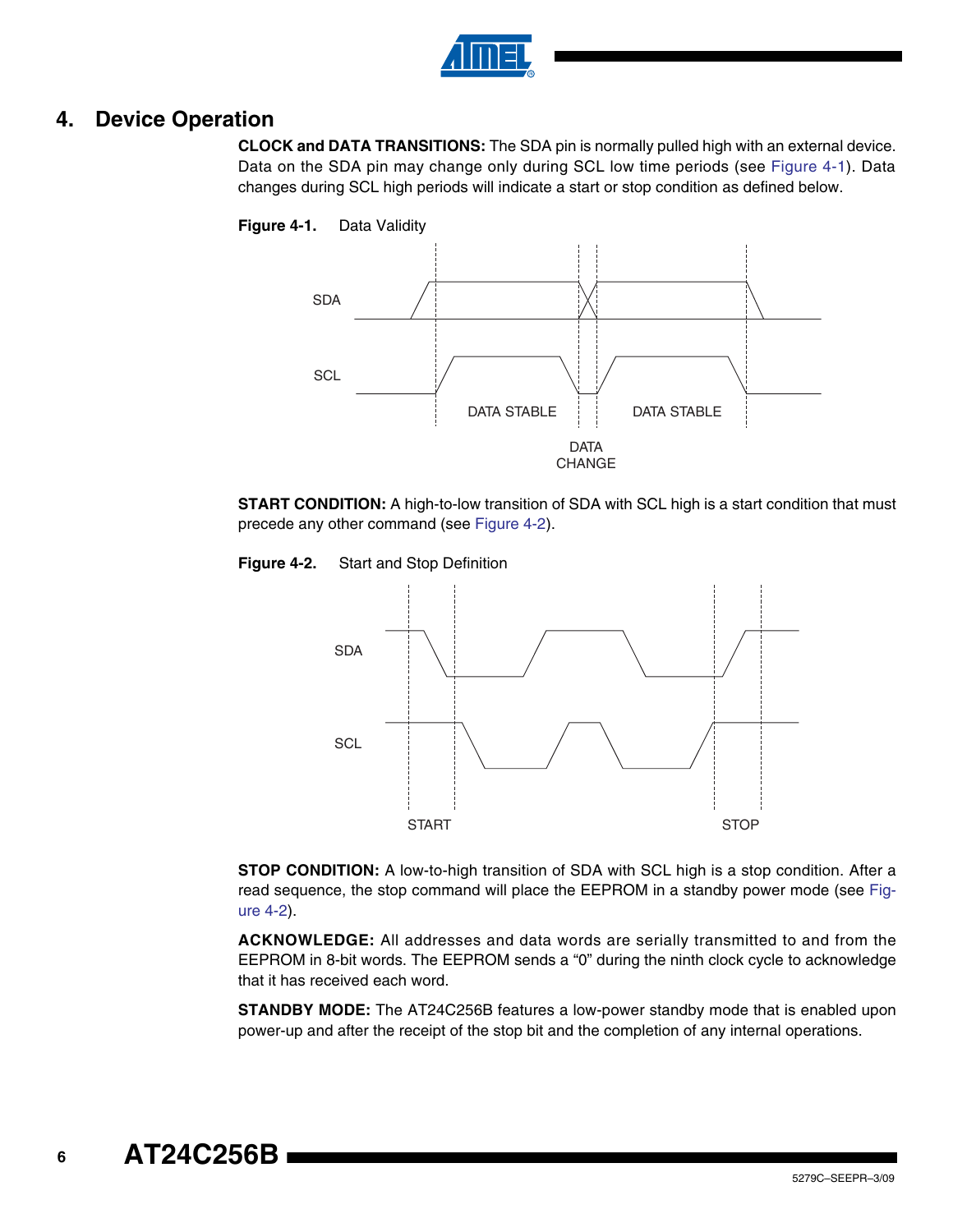**SOFTWARE RESET:** After an interruption in protocol, power loss or system reset, any 2-wire part can be protocol reset by following these steps: (a) Create a start bit condition, (b) clock 9 cycles, (c) create another start bit followed by stop bit condition as shown below. The device is ready for next communication after above steps have been completed.













Note:  $1.$  The write cycle time t<sub>WR</sub> is the time from a valid stop condition of a write sequence to the end of the internal clear/write cycle.

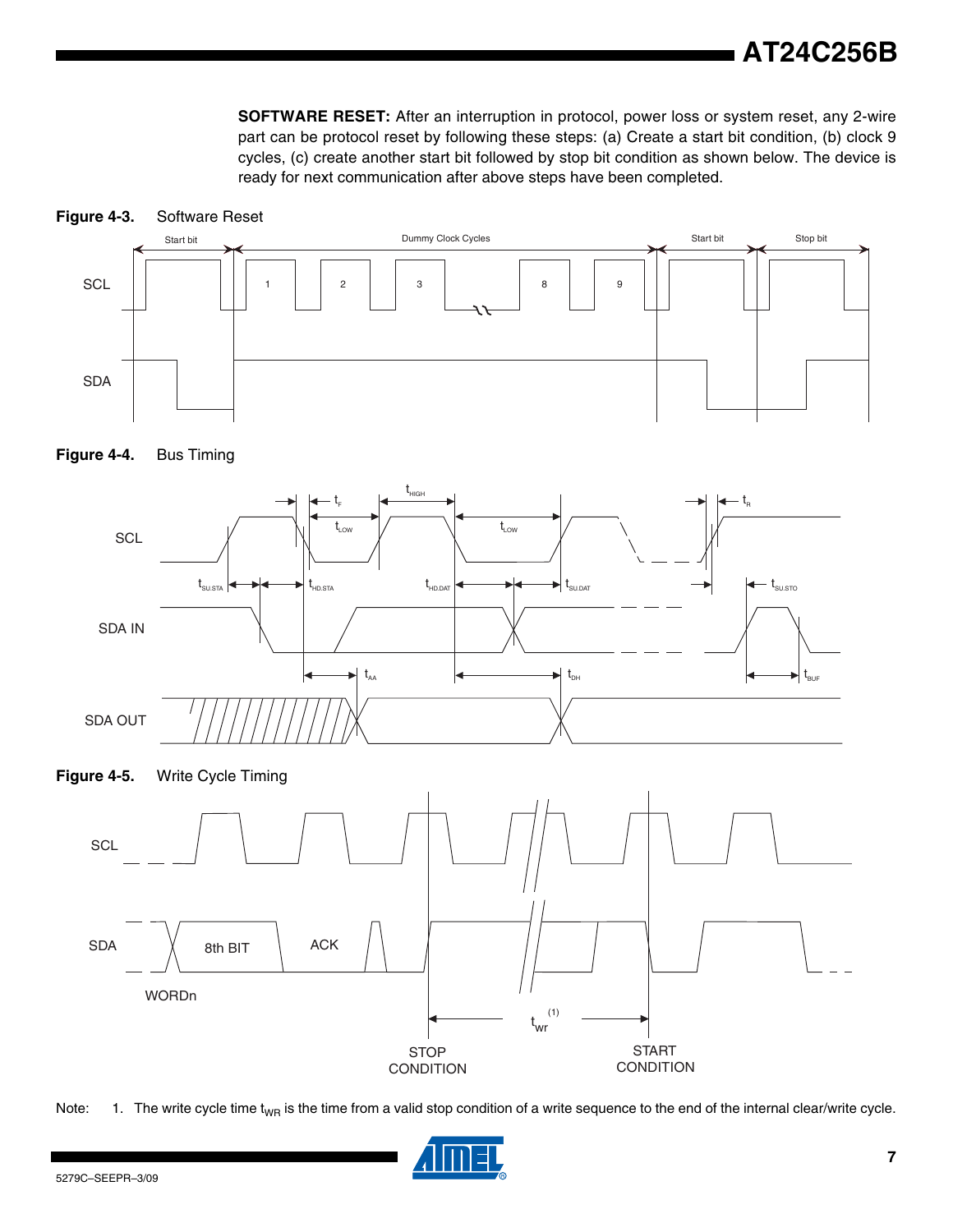

#### **Figure 4-6.** Output Acknowledge



#### **8 AT24C256B**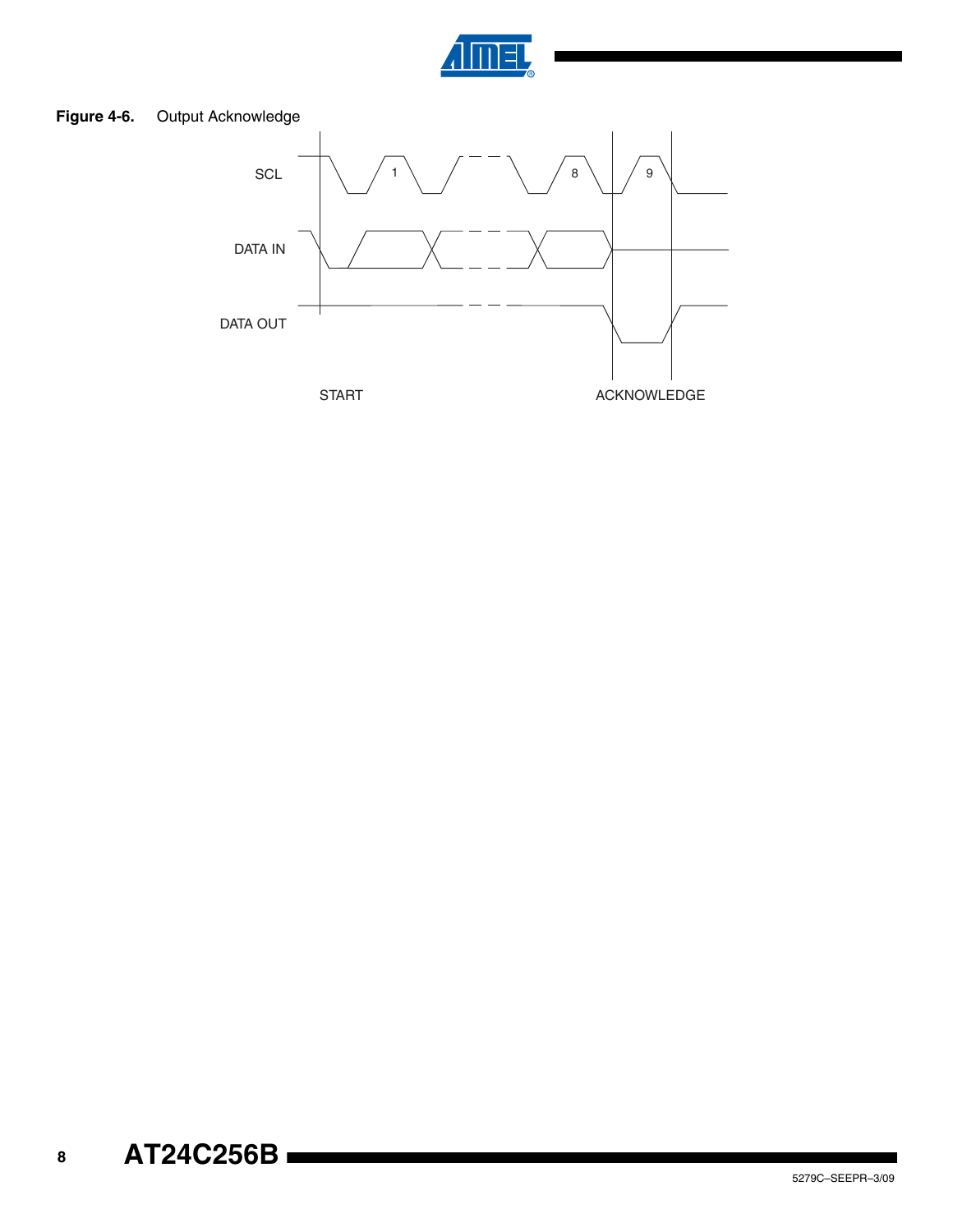#### <span id="page-8-0"></span>**5. Device Addressing**

The 256K EEPROM requires an 8-bit device address word following a start condition to enable the chip for a read or write operation (see [Figure 5-1\)](#page-8-1). The device address word consists of a mandatory "1", "0" sequence for the first four most significant bits as shown. This is common to all two-wire EEPROM devices.

<span id="page-8-1"></span>



The next three bits are the A2, A1, A0 device address bits to allow as many as eight devices on the same bus. These bits must compare to their corresponding hardwired input pins. The A2, A1, and A0 pins use an internal proprietary circuit that biases them to a logic low condition if the pins are allowed to float.

The eighth bit of the device address is the read/write operation select bit. A read operation is initiated if this bit is high, and a write operation is initiated if this bit is low.

Upon a compare of the device address, the EEPROM will output a "0". If a compare is not made, the device will return to a standby state.

**DATA SECURITY:** The AT24C256B has a hardware data protection scheme that allows the user to write protect the whole memory when the WP pin is at  $V_{CC}$ .

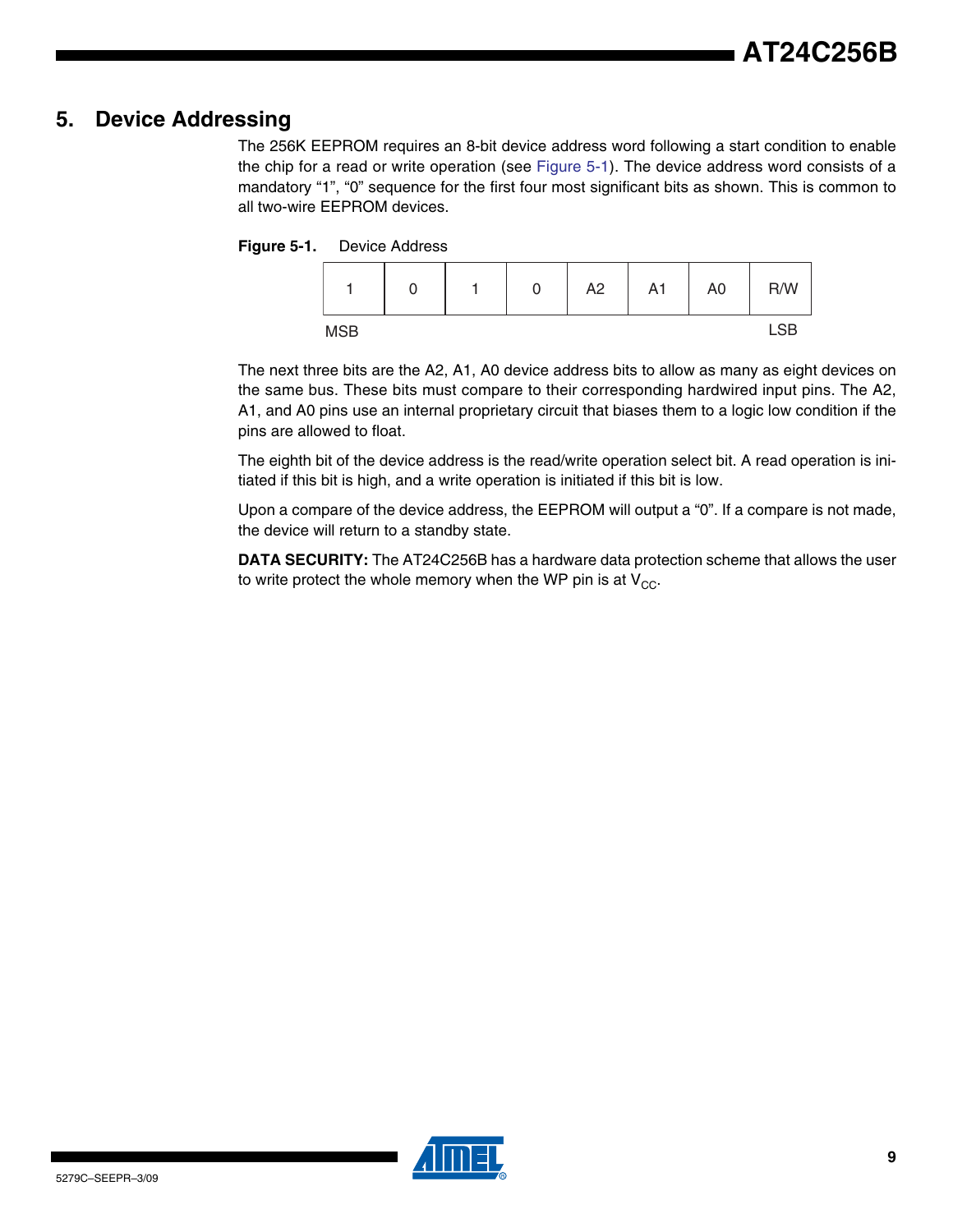

#### **6. Write Operations**

**BYTE WRITE:** A write operation requires two 8-bit data word addresses following the device address word and acknowledgment. Upon receipt of this address, the EEPROM will again respond with a "0" and then clock in the first 8-bit data word. Following receipt of the 8-bit data word, the EEPROM will output a "0". The addressing device, such as a microcontroller, must then terminate the write sequence with a stop condition. At this time the EEPROM enters an internally-timed write cycle,  $t_{WR}$ , to the nonvolatile memory. All inputs are disabled during this write cycle and the EEPROM will not respond until the write is complete (see [Figure 6-1\)](#page-9-0).

<span id="page-9-0"></span>



**PAGE WRITE:** The 256K EEPROM is capable of 64-byte page writes.

A page write is initiated the same way as a byte write, but the microcontroller does not send a stop condition after the first data word is clocked in. Instead, after the EEPROM acknowledges receipt of the first data word, the microcontroller can transmit up to 63 more data words. The EEPROM will respond with a "0" after each data word received. The microcontroller must terminate the page write sequence with a stop condition (see [Figure 6-2](#page-9-1)).

<span id="page-9-1"></span>

#### Note: **\*** = DON'T CARE bit

The data word address lower six bits are internally incremented following the receipt of each data word. The higher data word address bits are not incremented, retaining the memory page row location. When the word address, internally generated, reaches the page boundary, the following byte is placed at the beginning of the same page. If more than 64 data words are transmitted to the EEPROM, the data word address will "roll over" and previous data will be overwritten. The address "roll over" during write is from the last byte of the current page to the first byte of the same page.

**ACKNOWLEDGE POLLING:** Once the internally-timed write cycle has started and the EEPROM inputs are disabled, acknowledge polling can be initiated. This involves sending a start condition followed by the device address word. The read/write bit is representative of the operation desired. Only if the internal write cycle has completed will the EEPROM respond with a "0", allowing the read or write sequence to continue.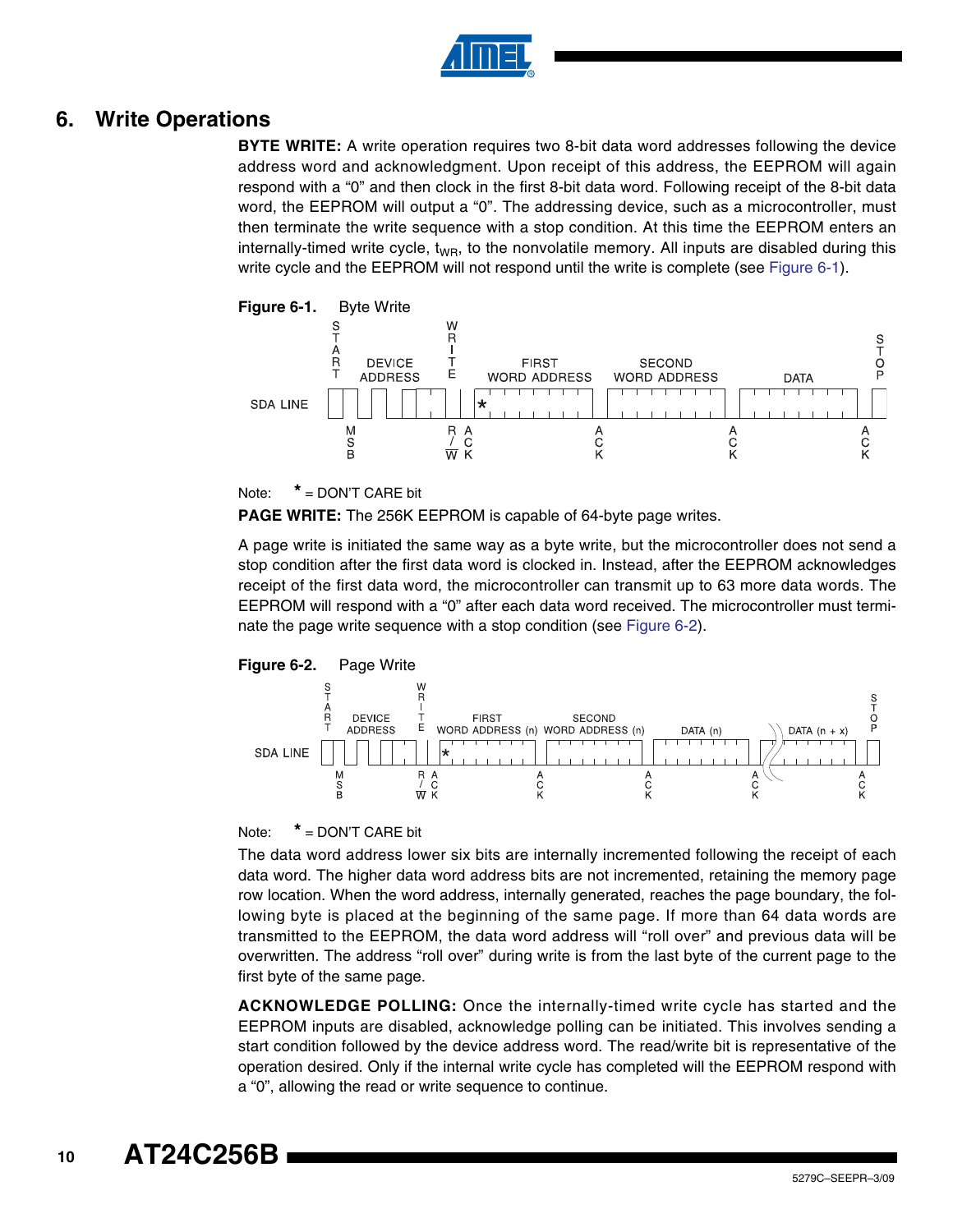#### **7. Read Operations**

Read operations are initiated the same way as write operations with the exception that the read/write select bit in the device address word is set to "1". There are three read operations: current address read, random address read, and sequential read.

**CURRENT ADDRESS READ:** The internal data word address counter maintains the last address accessed during the last read or write operation, incremented by one. This address stays valid between operations as long as the chip power is maintained. The address "roll over" during read is from the last byte of the last memory page, to the first byte of the first page.

Once the device address with the read/write select bit set to "1" is clocked in and acknowledged by the EEPROM, the current address data word is serially clocked out. The microcontroller does not respond with an input "0" but does generate a following stop condition (see [Figure 7-1](#page-10-0)).

<span id="page-10-0"></span>



**RANDOM READ:** A random read requires a "dummy" byte write sequence to load in the data word address. Once the device address word and data word address are clocked in and acknowledged by the EEPROM, the microcontroller must generate another start condition. The microcontroller now initiates a current address read by sending a device address with the read/write select bit high. The EEPROM acknowledges the device address and serially clocks out the data word. The microcontroller does not respond with a "0" but does generate a following stop condition (see [Figure 7-2](#page-10-1)).

<span id="page-10-1"></span>

Note: **\*** = DON'T CARE bit

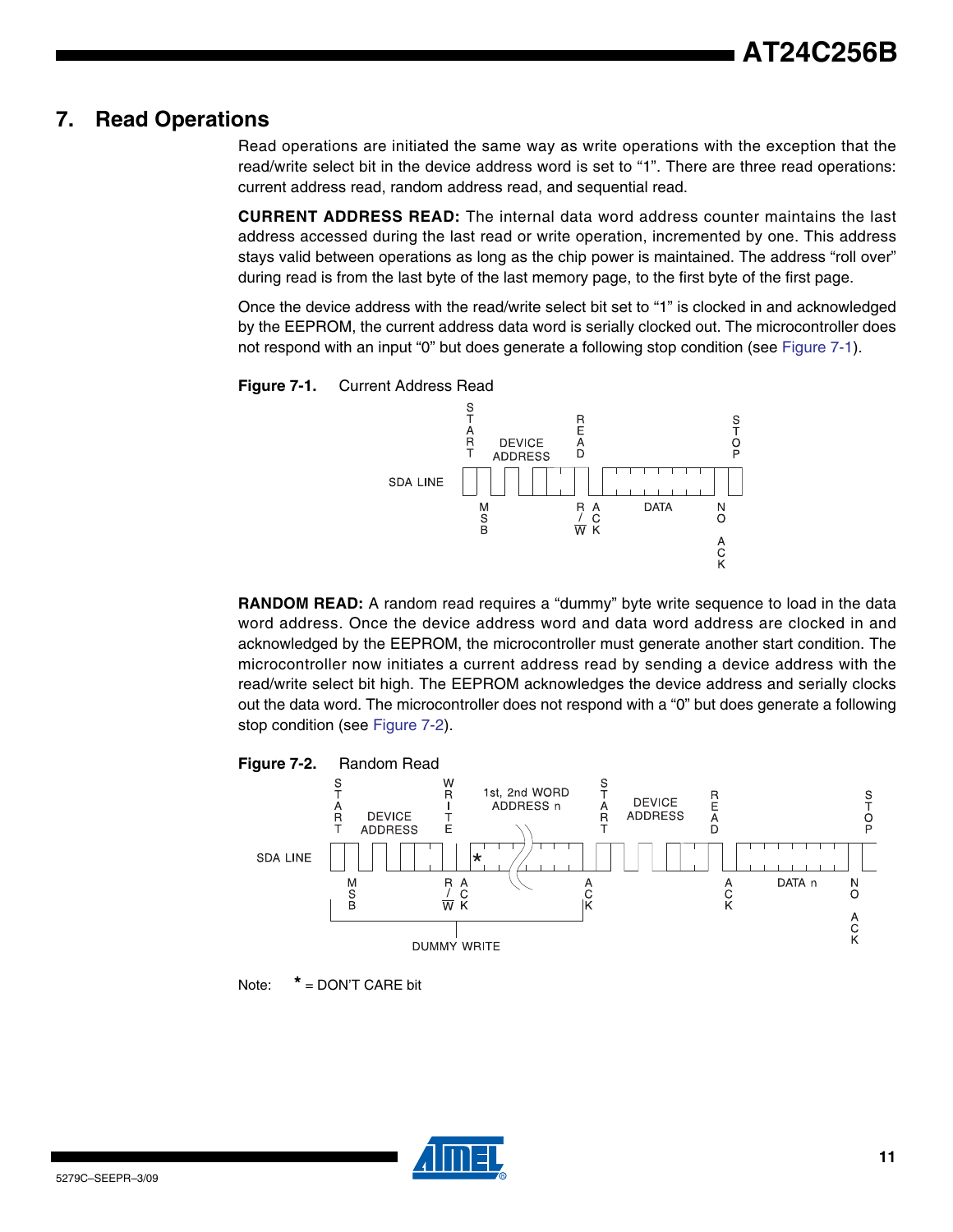

**SEQUENTIAL READ:** Sequential reads are initiated by either a current address read or a random address read. After the microcontroller receives a data word, it responds with an acknowledge. As long as the EEPROM receives an acknowledge, it will continue to increment the data word address and serially clock out sequential data words. When the memory address limit is reached, the data word address will "roll over" and the sequential read will continue. The sequential read operation is terminated when the microcontroller does not respond with a "0" but does generate a following stop condition (see [Figure 7-3](#page-11-0)).

<span id="page-11-0"></span>



#### **12 AT24C256B**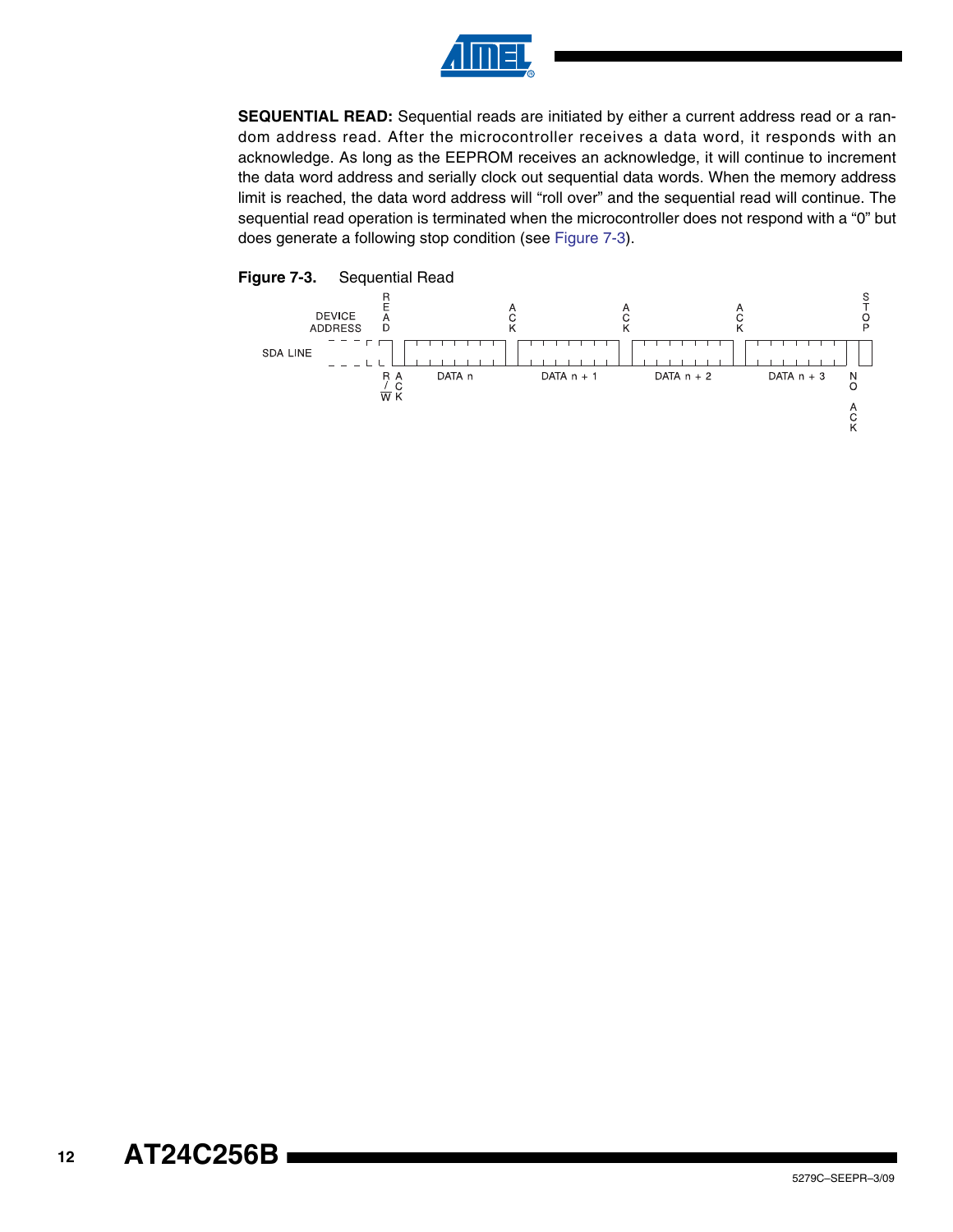## **8. AT24C256B Ordering Codes**

| <b>Ordering Code</b>                                 | <b>Voltage</b> | Package         | <b>Operation Range</b>                    |
|------------------------------------------------------|----------------|-----------------|-------------------------------------------|
| AT24C256B-PU (Bulk Form Only)                        | 1.8            | 8P3             |                                           |
| AT24C256BN-SH-B <sup>(1)</sup> (NiPdAu Lead Finish)  | 1.8            | 8S1             |                                           |
| AT24C256BN-SH-T <sup>(2)</sup> (NiPdAu Lead Finish)  | 1.8            | 8S1             |                                           |
| AT24C256BW-SH-B <sup>(1)</sup> (NiPdAu Lead Finish)  | 1.8            | 8S <sub>2</sub> | Lead-free/Halogen-free                    |
| AT24C256BW-SH-T <sup>(2)</sup> (NiPdAu Lead Finish)  | 1.8            | 8S <sub>2</sub> | <b>Industrial Temperature</b>             |
| AT24C256B-TH-B <sup>(1)</sup> (NiPdAu Lead Finish)   | 1.8            | 8A2             | $(-40^{\circ}$ C to 85 $^{\circ}$ C)      |
| AT24C256B-TH-T <sup>(2)</sup> (NiPdAu Lead Finish)   | 1.8            | 8A2             |                                           |
| AT24C256BY7-YH-T <sup>(2)</sup> (NiPdAu Lead Finish) | 1.8            | 8Y7             |                                           |
| AT24C256BU2-UU-T(2)                                  | 1.8            | $8U2-1$         |                                           |
| AT24C256B-W-11                                       | 1.8            | Die Sale        | Industrial Temperature<br>(–40°C to 85°C) |

Notes: 1. "-B" denotes bulk.

2. "-T" denotes tape and reel. SOIC = 4K per reel. TSSOP and dBGA2 = 5K per reel. SAP = 3K per reel. EIAJ = 2K per reel.

3. Available in tape & reel and wafer form; order as SL788 for inkless wafer form. Bumped die available upon request. Please contact Serial Interface Marketing.

|                | Package Type                                                                                      |  |  |  |  |
|----------------|---------------------------------------------------------------------------------------------------|--|--|--|--|
| 8P3            | 8-lead, 0.300" Wide, Plastic Dual Inline Package (PDIP)                                           |  |  |  |  |
| <b>8S1</b>     | 8-lead, 0.150" Wide, Plastic Gull Wing Small Outline Package (JEDEC SOIC)                         |  |  |  |  |
| <b>8S2</b>     | 8-lead, 0.200" Wide, Plastic Gull Wing Small Outline Package (EIAJ SOIC)                          |  |  |  |  |
| 8U2-1          | 8-ball, die Ball Grid Array Package (dBGA2)                                                       |  |  |  |  |
| <b>8A2</b>     | 8-lead, 4.40 mm Body, Plastic Thin Shrink Small Outline Package (TSSOP)                           |  |  |  |  |
| 8Y7            | 8-lead, 6.00 mm x 4.90 mm Body, Ultra Thin, Dual Footprint, Non-leaded, Small Array Package (SAP) |  |  |  |  |
| <b>Options</b> |                                                                                                   |  |  |  |  |
| $-1.8$         | Low-voltage $(1.8V)$ to 5.5V)                                                                     |  |  |  |  |

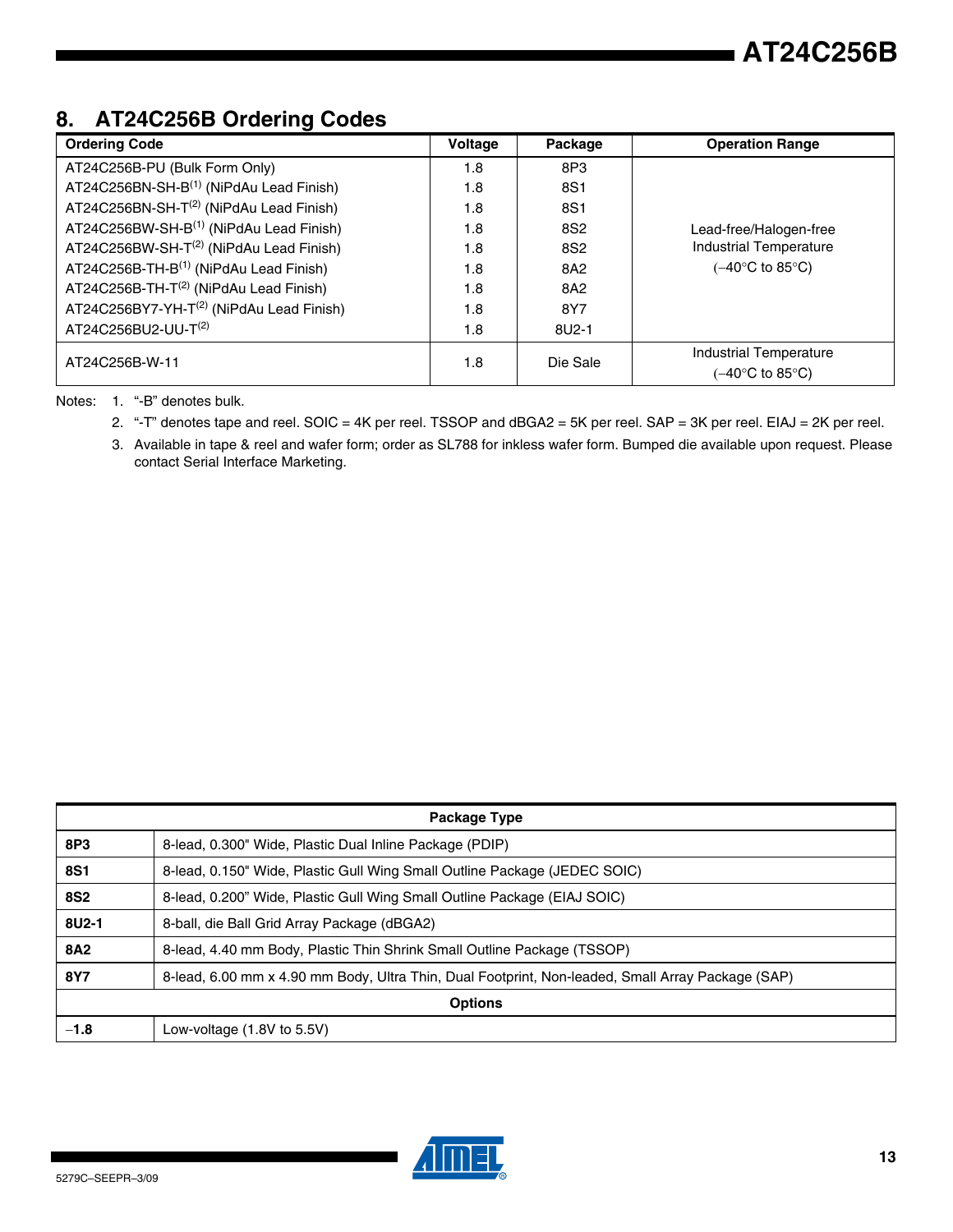

## **9. Part Marking Scheme**

## **8-PDIP**

| TOP MARK                                      | Seal Year | Y = SEAL YEAR      |         | $WW = SEAL WEEK$                                                                                                                                                                                                                                                                                                                                                                                                       |  |
|-----------------------------------------------|-----------|--------------------|---------|------------------------------------------------------------------------------------------------------------------------------------------------------------------------------------------------------------------------------------------------------------------------------------------------------------------------------------------------------------------------------------------------------------------------|--|
|                                               | Seal Week | 6:2006             | 0:2010  | $02 =$ Week 2                                                                                                                                                                                                                                                                                                                                                                                                          |  |
|                                               |           | 7: 2007 1: 2011    |         | $04 =$ Week 4                                                                                                                                                                                                                                                                                                                                                                                                          |  |
| ---   ---   ---   ---   ---   ---   ---   --- |           | 8:2008             | 2: 2012 |                                                                                                                                                                                                                                                                                                                                                                                                                        |  |
| ATMLUY WW                                     |           | 9:2009             | 3:2013  | $\mathbf{1} \mathbf{1} \mathbf{1} \mathbf{1} \mathbf{1} \mathbf{1} \mathbf{1} \mathbf{1} \mathbf{1} \mathbf{1} \mathbf{1} \mathbf{1} \mathbf{1} \mathbf{1} \mathbf{1} \mathbf{1} \mathbf{1} \mathbf{1} \mathbf{1} \mathbf{1} \mathbf{1} \mathbf{1} \mathbf{1} \mathbf{1} \mathbf{1} \mathbf{1} \mathbf{1} \mathbf{1} \mathbf{1} \mathbf{1} \mathbf{1} \mathbf{1} \mathbf{1} \mathbf{1} \mathbf{1} \mathbf{1} \mathbf{$ |  |
| ---   ---   ---   ---   ---   ---   ---   --- |           |                    |         | $50 =$ Week 50                                                                                                                                                                                                                                                                                                                                                                                                         |  |
| $2$ E B<br>1                                  |           |                    |         | $52 =$ Week 52                                                                                                                                                                                                                                                                                                                                                                                                         |  |
| ---   ---   ---   ---   ---   ---   ---   --- |           |                    |         |                                                                                                                                                                                                                                                                                                                                                                                                                        |  |
| * Lot Number                                  |           |                    |         | Lot Number to Use ALL Characters in N                                                                                                                                                                                                                                                                                                                                                                                  |  |
| ---   ---   ---   ---   ---   ---   ---   --- |           |                    |         |                                                                                                                                                                                                                                                                                                                                                                                                                        |  |
|                                               |           | <b>BOTTOM MARK</b> |         |                                                                                                                                                                                                                                                                                                                                                                                                                        |  |
| Pin 1 Indicator (Dot)                         |           |                    |         | No Bottom Mark                                                                                                                                                                                                                                                                                                                                                                                                         |  |
|                                               |           |                    |         |                                                                                                                                                                                                                                                                                                                                                                                                                        |  |

| Seal Year                         |         | Y = SEAL YEAR   | $WW = SEAL WEREK$                                                                                                                 |
|-----------------------------------|---------|-----------------|-----------------------------------------------------------------------------------------------------------------------------------|
| Seal Week                         |         | 6: 2006 0: 2010 | $02 =$ Week 2                                                                                                                     |
| $\sim$ 1 $\sim$ 1 $\sim$ 1 $\sim$ |         | 7: 2007 1: 2011 | $04 =$ Week 4                                                                                                                     |
| -- --- --- ---                    | 8: 2008 | 2: 2012         | $\mathbf{1}$ $\mathbf{1}$ $\mathbf{1}$ $\mathbf{1}$ $\mathbf{1}$ $\mathbf{1}$ $\mathbf{1}$ $\mathbf{1}$ $\mathbf{1}$              |
| JY W W                            | 9: 2009 | 3: 2013         | $\mathbf{1}$ $\mathbf{1}$ $\mathbf{1}$ $\mathbf{1}$ $\mathbf{1}$ $\mathbf{1}$ $\mathbf{1}$ $\mathbf{1}$ $\mathbf{1}$ $\mathbf{1}$ |
| -- --- --- ---                    |         |                 | $50 =$ Week 50                                                                                                                    |
|                                   |         |                 | $52 =$ Week 52                                                                                                                    |
|                                   |         |                 |                                                                                                                                   |

Lot Number to Use ALL Characters in Marking

## **8-SOIC**

**TOP MARK** Seal Year Y | Seal Week 6 | | | 7: 2007 1: 2011 04 = Week 4 |---|---|---|---|---|---|---| 8 A T M L H Y W W 9  $|---|---|---|---|---|---|---|---|---|---|$ 2 E B 1 |---|---|---|---|---|---|---|---| |---|---|---|---|---|---|---|---| | **BOTTOM MARK** Pin 1 Indicator (Dot) No Bottom Mark

| $=$ SEAL YEAR |         | WW = SEAL WEEK |
|---------------|---------|----------------|
| : 2006        | 0: 2010 | $02 =$ Week 2  |
| : 2007        | 1:2011  | $04 =$ Week 4  |
| : 2008        | 2:2012  | .              |
| : 2009        | 3:2013  | :: : :::: ::   |
|               |         | $50 =$ Week 50 |
|               |         | $52 =$ Week 52 |
|               |         |                |

\* Lot Number Lot Number to Use ALL Characters in Marking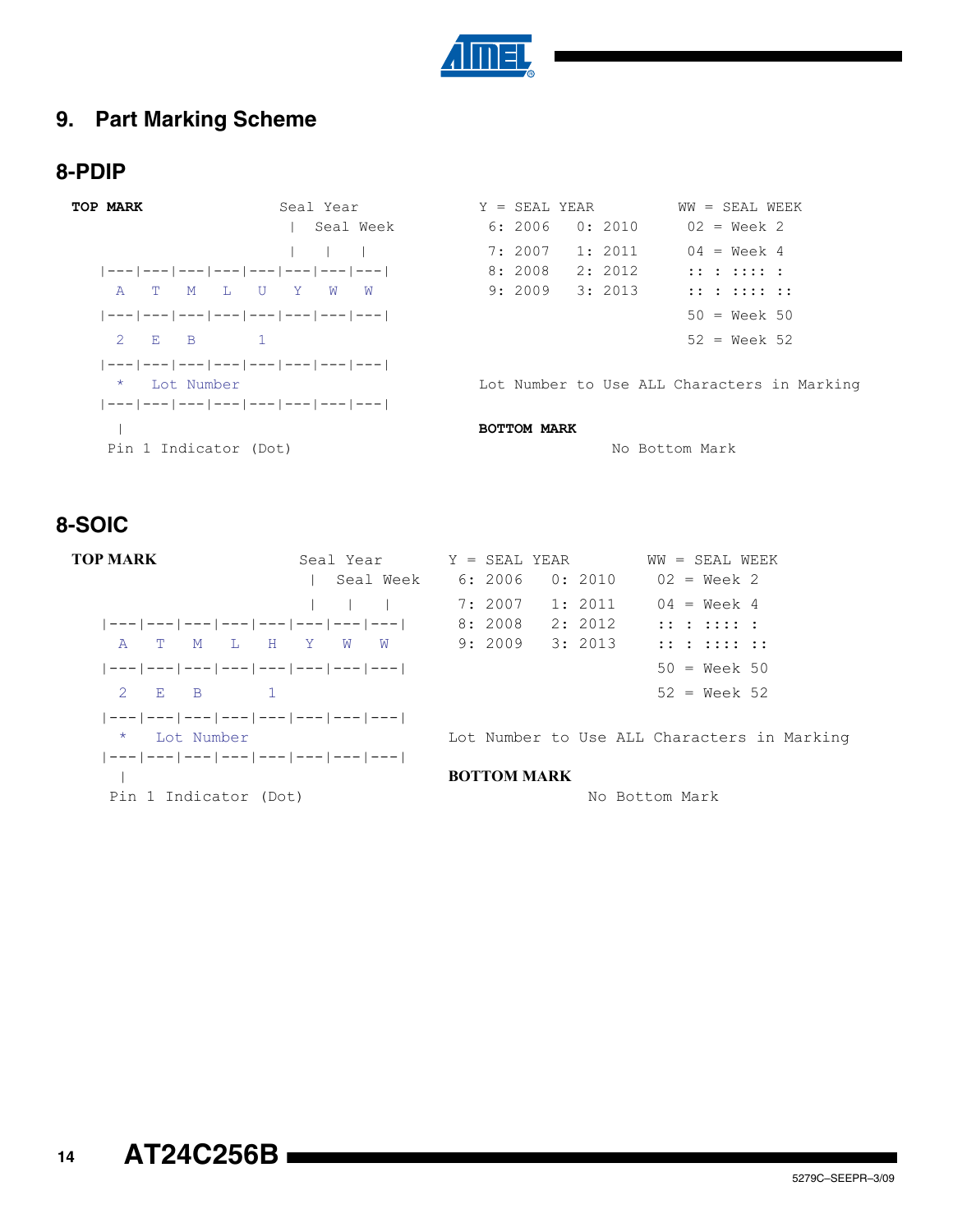### **8-TSSOP**

#### **TOP MARK**

```
Pin 1 Indicator (Dot) Y = SEAL YEAR WW = SEAL WEEK
  | 6: 2006 0: 2010 02 = Week 2
  |---|---|---|---| 7: 2007 1: 2011 04 = Week 4
 * H Y W W 8: 2008 2: 2012 :::::::::
|-|-|-|-|-|-|-|-|-| 9: 2009 3: 2013 :: ::::: ::
2 E B 1 50 = Week 50
 |---|---|---|---|---| 52 = Week 52
```

```
 |---|---|---|---|---|---|---|
  X X 
 |---|---|---|---|---|---|---|
  A A A A A A A
 |---|---|---|---|---|---|---|
  <- Pin 1 Indicator
```
**BOTTOM MARK** XX = Country of Origin

## **8-Ultra Thin SAP**

| TOP MARK                                      | Seal Year |         |               |         |                                                                                                                       |
|-----------------------------------------------|-----------|---------|---------------|---------|-----------------------------------------------------------------------------------------------------------------------|
|                                               | Seal Week |         | Y = SEAL YEAR |         | $WW =$ SEAL WEEK                                                                                                      |
|                                               |           | 6:2006  |               | 0:2010  | $02 =$ Week 2                                                                                                         |
| --- --- --- --- --- --- --- ---               |           | 7: 2007 |               | 1: 2011 | $04 =$ Week 4                                                                                                         |
| A T M                                         | LHY WW    | 8:2008  |               | 2: 2012 |                                                                                                                       |
|                                               |           | 9:2009  |               | 3:2013  | $\mathbf{1} \mathbf{1}$ $\mathbf{1} \mathbf{1}$ $\mathbf{1} \mathbf{1} \mathbf{1}$ $\mathbf{1} \mathbf{1} \mathbf{1}$ |
| $2 E$ B                                       |           |         |               |         | $50 = \text{Week } 50$                                                                                                |
| ---   ---   ---   ---   ---   ---   ---   --- |           |         |               |         | $52 = \text{Week } 52$                                                                                                |
| Lot Number                                    |           |         |               |         |                                                                                                                       |
| --- --- --- --- --- --- --- ---               |           |         |               |         |                                                                                                                       |
| $\star$                                       |           |         |               |         |                                                                                                                       |
|                                               |           |         |               |         |                                                                                                                       |
| Pin 1 Indicator (Dot)                         |           |         |               |         |                                                                                                                       |

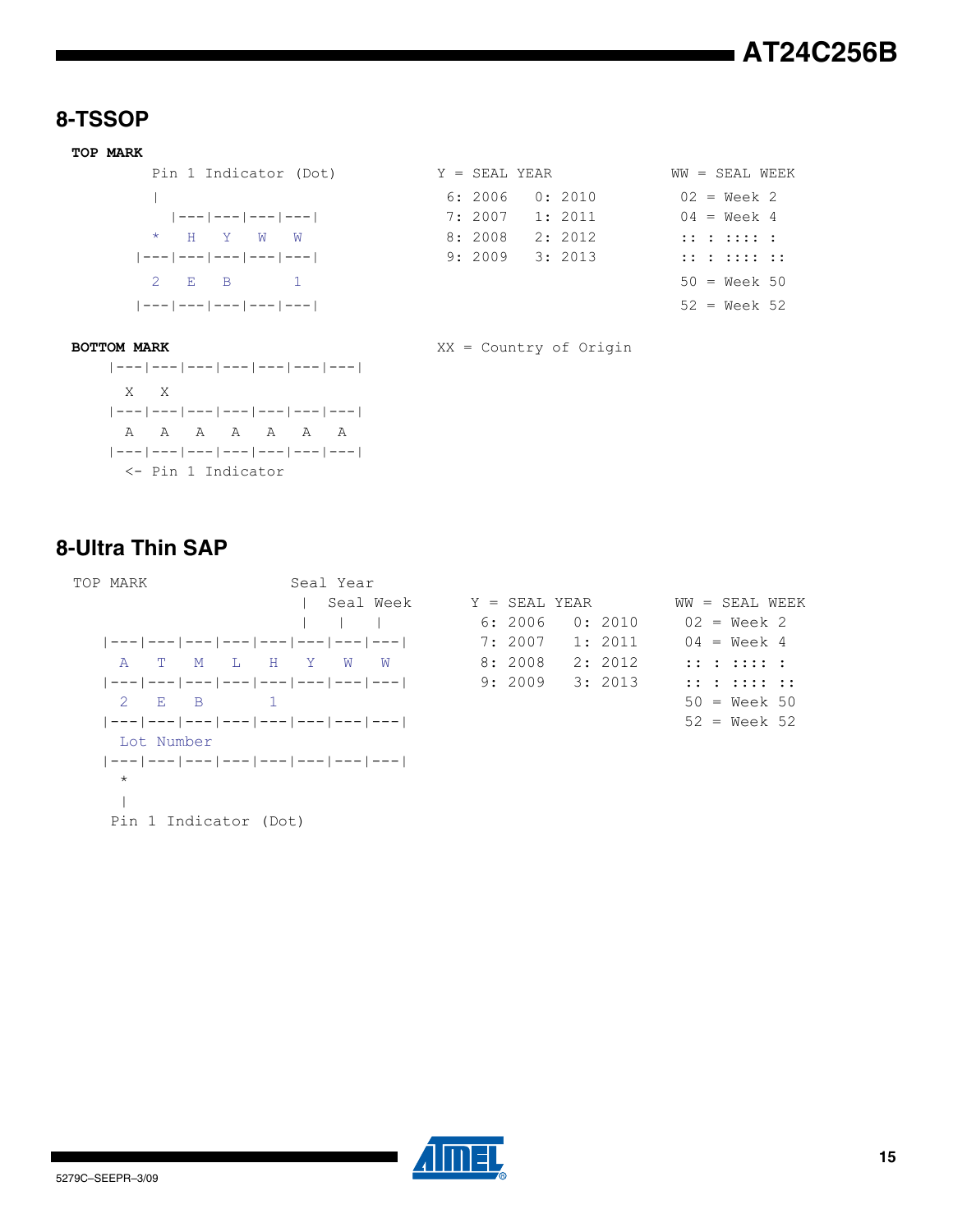

### **dBGA2**

TOP MARK LINE 1-------> 2EBU LINE 2-------> YMTC |<-- Pin 1 This Corner Y = ONE DIGIT YEAR CODE 4: 2004 7: 2007 5: 2005 8: 2008 6: 2006 9: 2009 M = SEAL MONTH (USE ALPHA DESIGNATOR A-L) A = JANUARY B = FEBRUARY  $\boldsymbol{u} = \boldsymbol{u} - \boldsymbol{u}$ u u u u u u u J = OCTOBER K = NOVEMBER L = DECEMBER

TC = TRACE CODE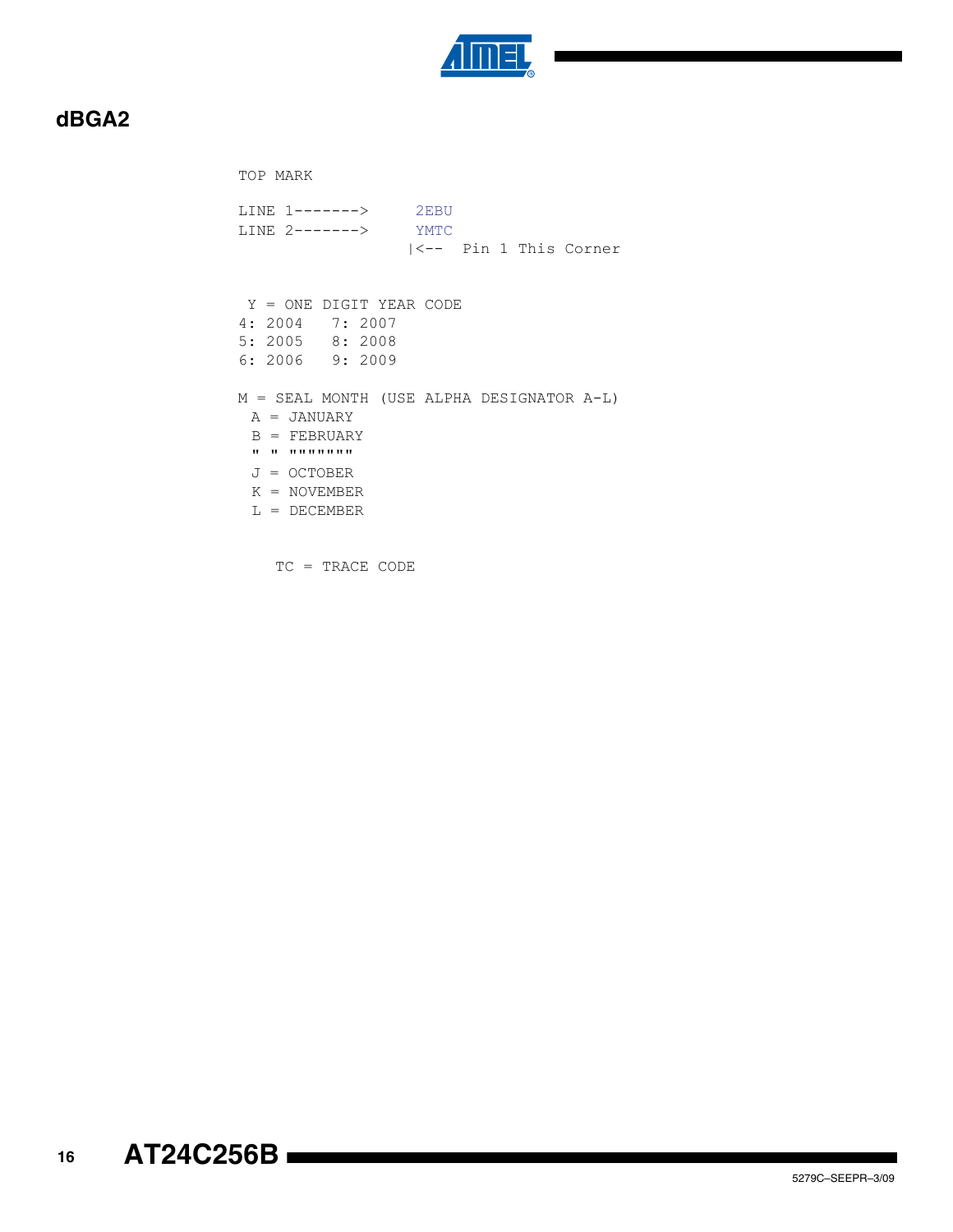## **10. Packaging Information**

#### **8P3 – PDIP**



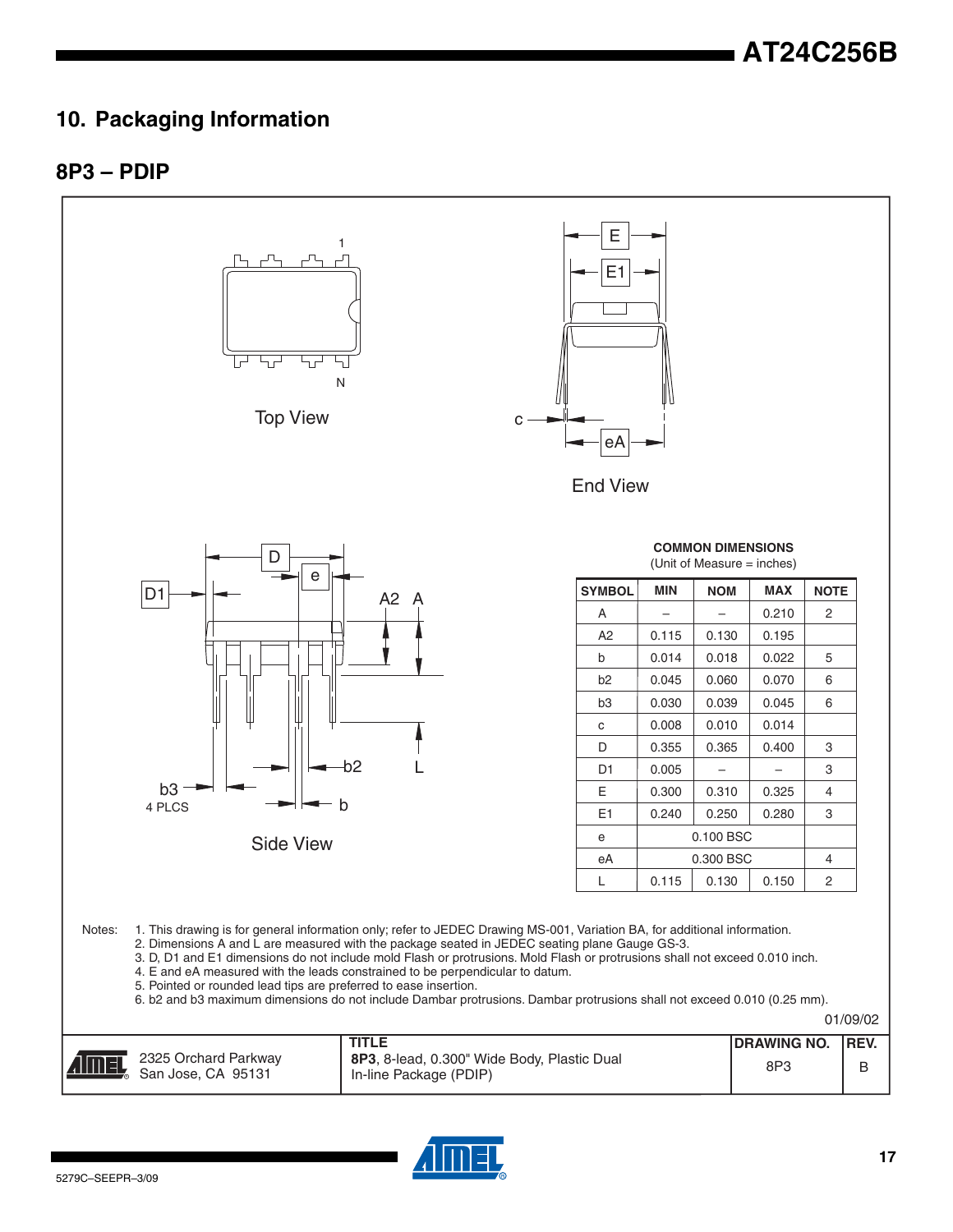

## **8S1 – JEDEC SOIC**

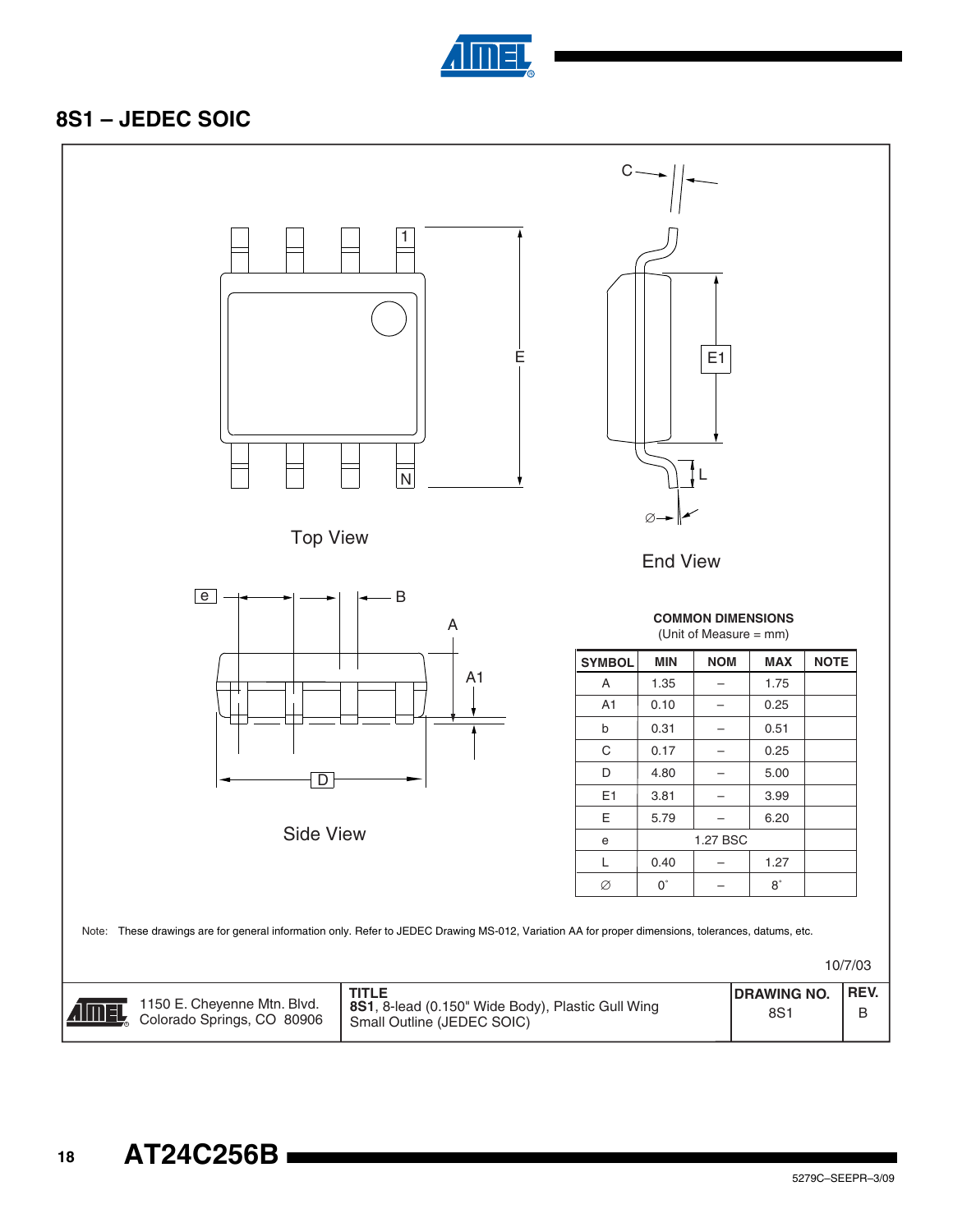# **AT24C256B**

#### **8S2 - EIAJ SOIC**



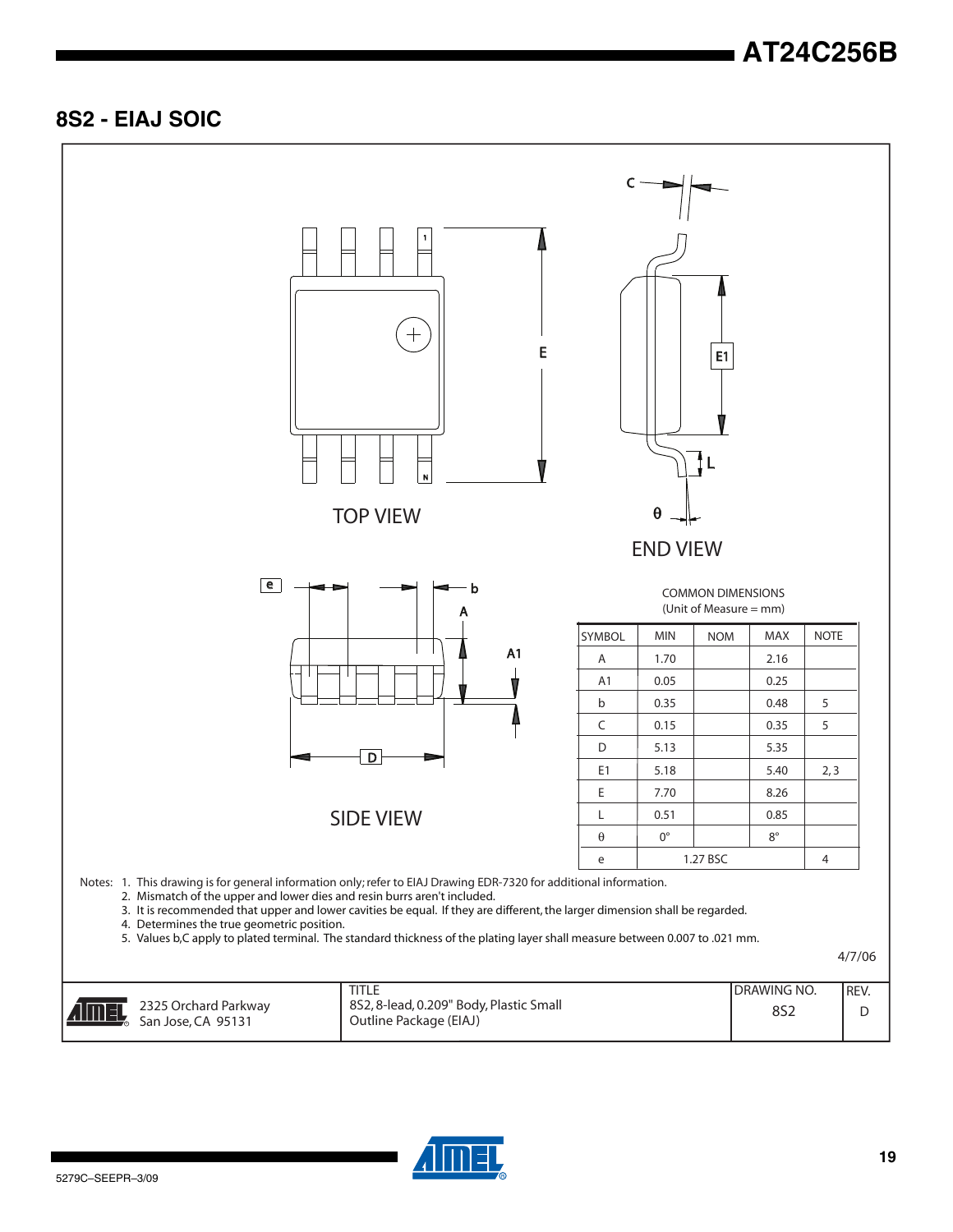

#### **8U2-1 – dBGA2**



**AT24C256B**

**20**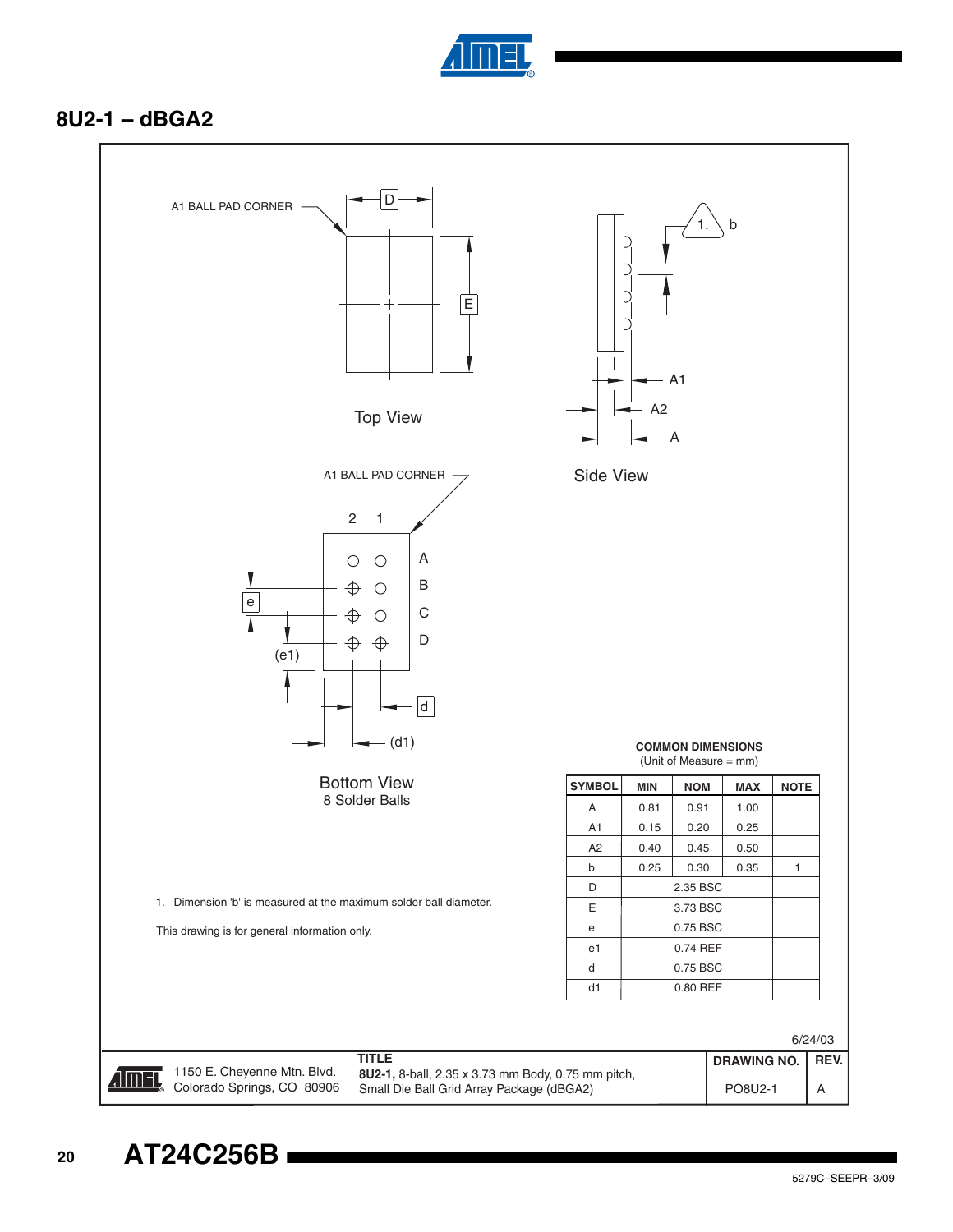#### **8A2 – TSSOP**



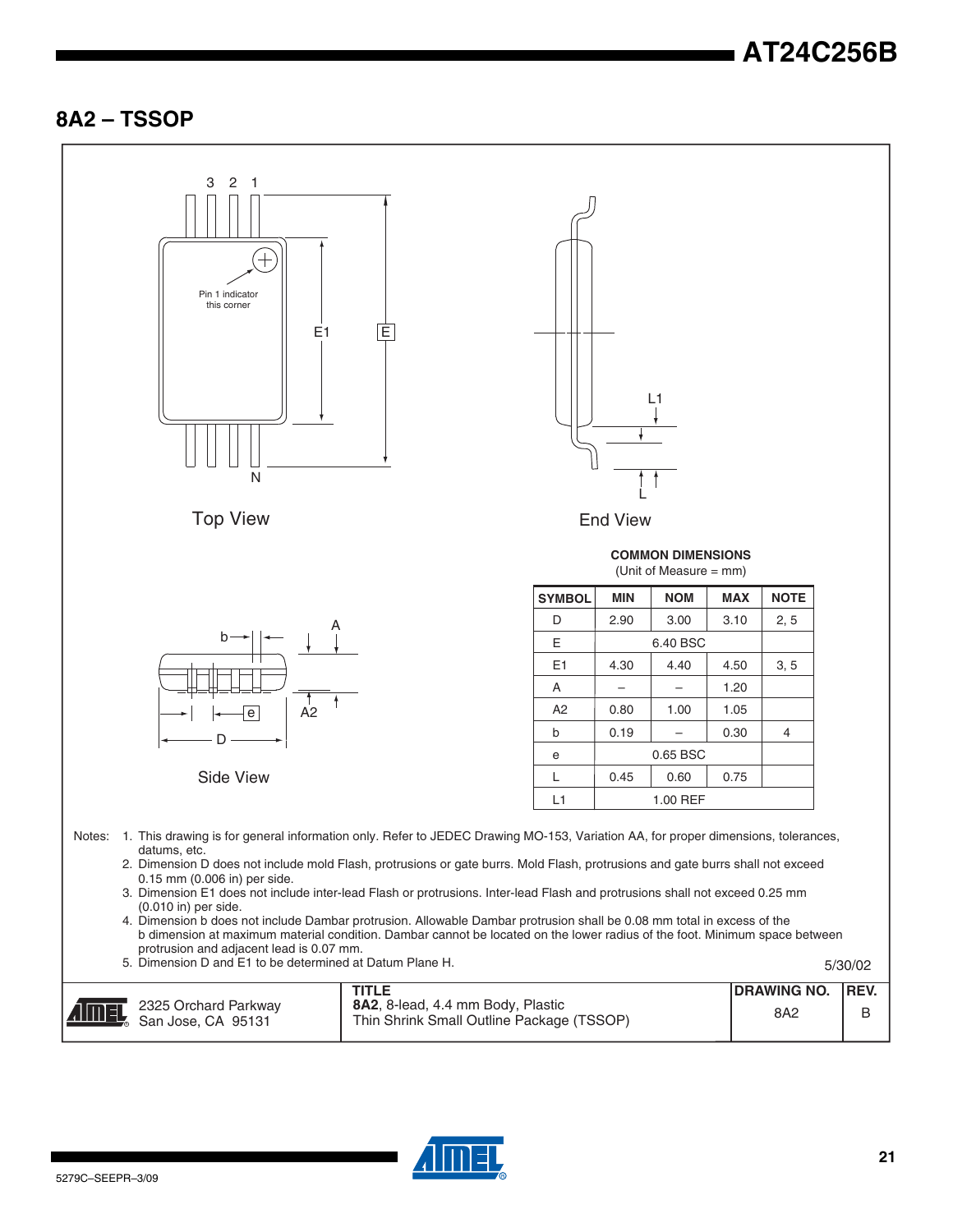

#### **8Y7 – SAP**

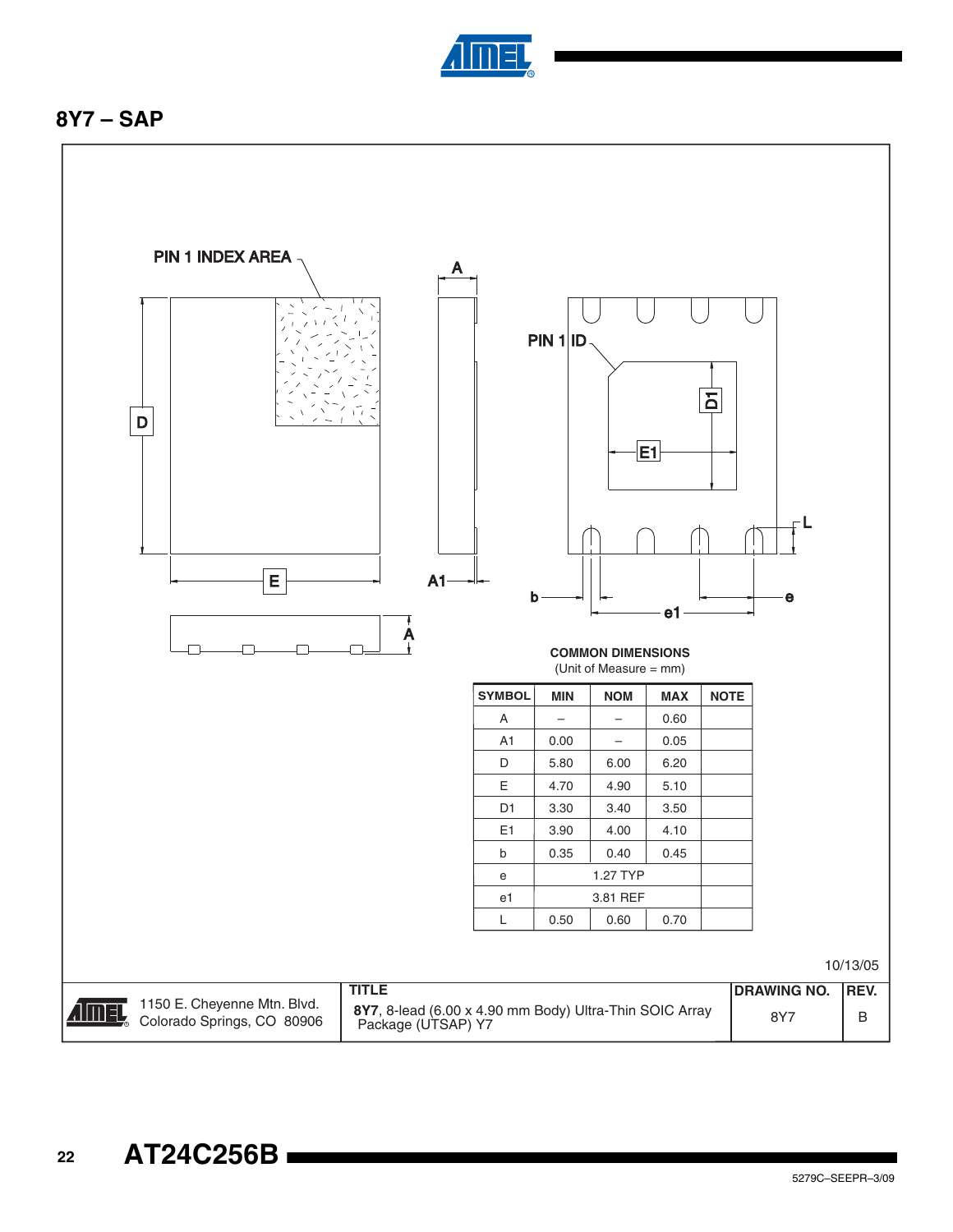# **Revision History**

| Doc.<br>Rev. | <b>Date</b> | <b>Comments</b>                                                                                                          |
|--------------|-------------|--------------------------------------------------------------------------------------------------------------------------|
| 5279C        | 3/2009      | Changed the Vcc to 5.5V in the test condition for Isb1                                                                   |
| 5279B        | 3/2008      | Format changes to document                                                                                               |
| 5279A        | 1/2008      | AT24C256B product with date code 2008 work week 14 (814) or later<br>supports 5Vcc operation<br>Initial document release |

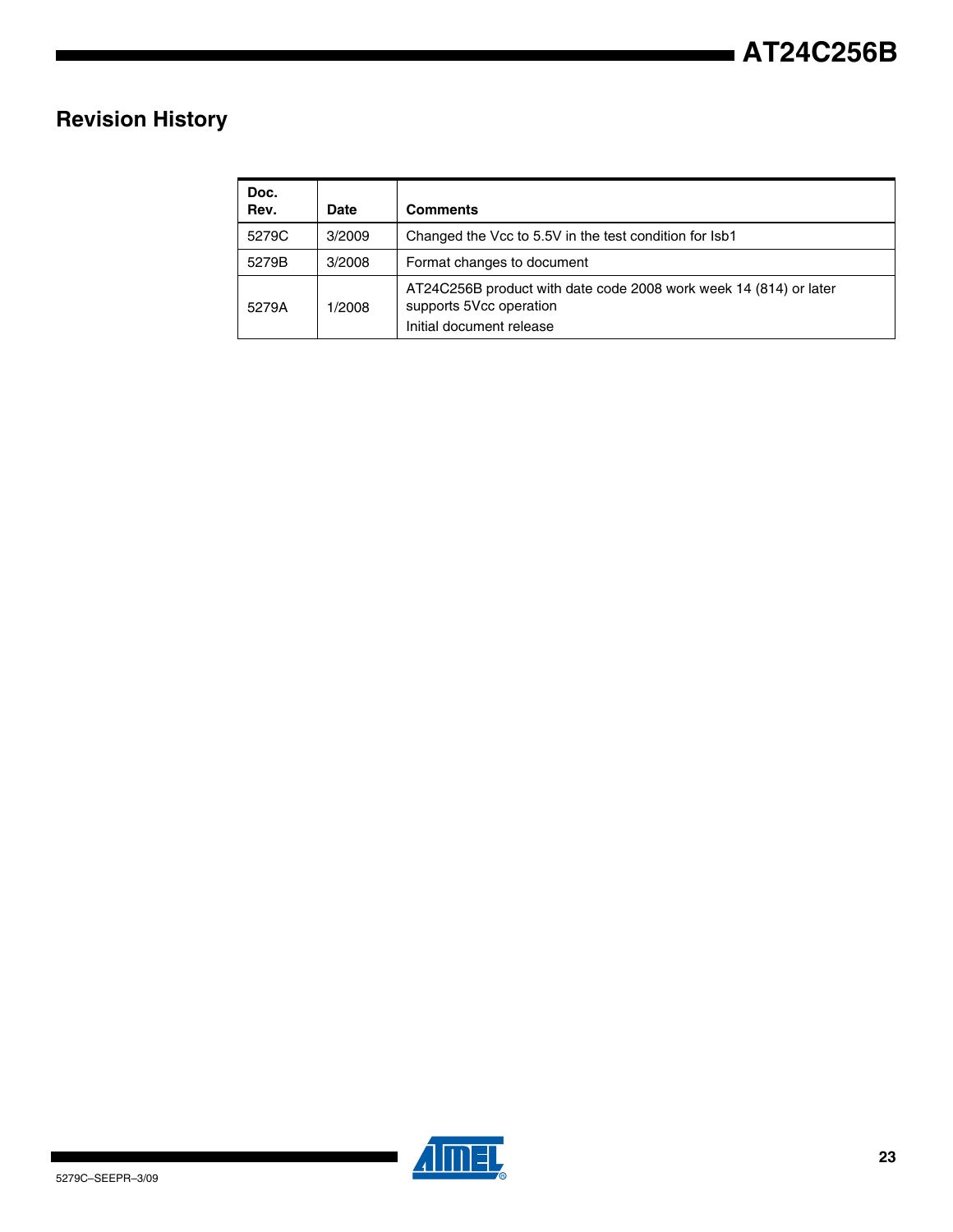

#### **Headquarters International**

*Atmel Corporation* 2325 Orchard Parkway San Jose, CA 95131 USA Tel: 1(408) 441-0311 Fax: 1(408) 487-2600

*Atmel Asia* Room 1219 Chinachem Golden Plaza 77 Mody Road Tsimshatsui East Kowloon Hong Kong Tel: (852) 2721-9778 Fax: (852) 2722-1369

*Atmel Europe* Le Krebs 8, Rue Jean-Pierre Timbaud BP 309 78054 Saint-Quentin-en-Yvelines Cedex France Tel: (33) 1-30-60-70-00 Fax: (33) 1-30-60-71-11

#### *Atmel Japan*

9F, Tonetsu Shinkawa Bldg. 1-24-8 Shinkawa Chuo-ku, Tokyo 104-0033 Japan Tel: (81) 3-3523-3551 Fax: (81) 3-3523-7581

#### **Product Contact**

*Web Site* www.atmel.com

*Technical Support* s\_eeprom@atmel.com *Sales Contact* www.atmel.com/contacts

*Literature Requests* www.atmel.com/literature

**Disclaimer:** The information in this document is provided in connection with Atmel products. No license, express or implied, by estoppel or otherwise, to any intellectual property right is granted by this document or in connection with the sale of Atmel products. **EXCEPT AS SET FORTH IN ATMEL'S TERMS AND CONDI-TIONS OF SALE LOCATED ON ATMEL'S WEB SITE, ATMEL ASSUMES NO LIABILITY WHATSOEVER AND DISCLAIMS ANY EXPRESS, IMPLIED OR STATUTORY WARRANTY RELATING TO ITS PRODUCTS INCLUDING, BUT NOT LIMITED TO, THE IMPLIED WARRANTY OF MERCHANTABILITY, FITNESS FOR A PARTICULAR PURPOSE, OR NON-INFRINGEMENT. IN NO EVENT SHALL ATMEL BE LIABLE FOR ANY DIRECT, INDIRECT, CONSEQUENTIAL, PUNITIVE, SPECIAL OR INCIDEN-TAL DAMAGES (INCLUDING, WITHOUT LIMITATION, DAMAGES FOR LOSS OF PROFITS, BUSINESS INTERRUPTION, OR LOSS OF INFORMATION) ARISING OUT OF THE USE OR INABILITY TO USE THIS DOCUMENT, EVEN IF ATMEL HAS BEEN ADVISED OF THE POSSIBILITY OF SUCH DAMAGES.** Atmel makes no representations or warranties with respect to the accuracy or completeness of the contents of this document and reserves the right to make changes to specifications and product descriptions at any time without notice. Atmel does not make any commitment to update the information contained herein. Unless specifically provided otherwise, Atmel products are not suitable for, and shall not be used in, automotive applications. Atmel's products are not intended, authorized, or warranted for use as components in applications intended to support or sustain life.

© 2009 Atmel Corporation. All rights reserved. Atmel<sup>®</sup>, Atmel logo and combinations thereof, and others, are registered trademarks or trademarks of Atmel Corporation or its subsidiaries. Other terms and product names may be trademarks of others.